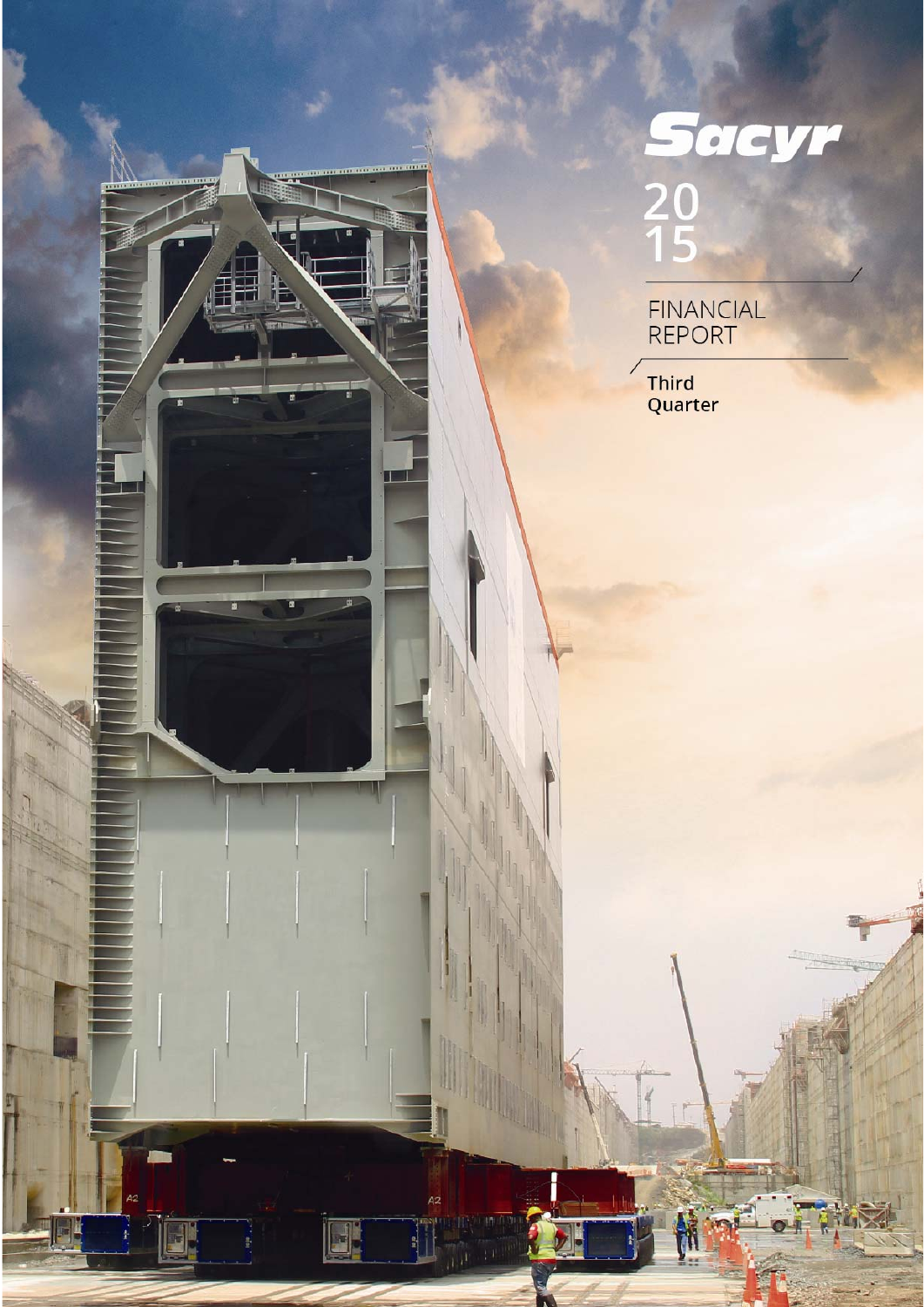

| $\mathbf{I}$ . | THIRD QUARTER HIGHLIGHTS          | $\overline{2}$ |
|----------------|-----------------------------------|----------------|
| II.            | <b>INCOME STATEMENT</b>           | 5              |
|                | III. BACKLOG                      | 10             |
| IV.            | <b>CONSOLIDATED BALANCE SHEET</b> | 12             |
| V.             | PERFORMANCE BY BUSINESS AREA      | 16             |
| VI.            | STOCK MARKET PERFORMANCE          | 32             |
|                | VII. SHAREHOLDER STRUCTURE        | 33             |
|                | VIII. ACCOUNTING ISSUES           | 34             |

#### **Note:**

The financial information presented in this document has been prepared in accordance with International Financial Reporting Standards. This information is not audited and may be modified in the future.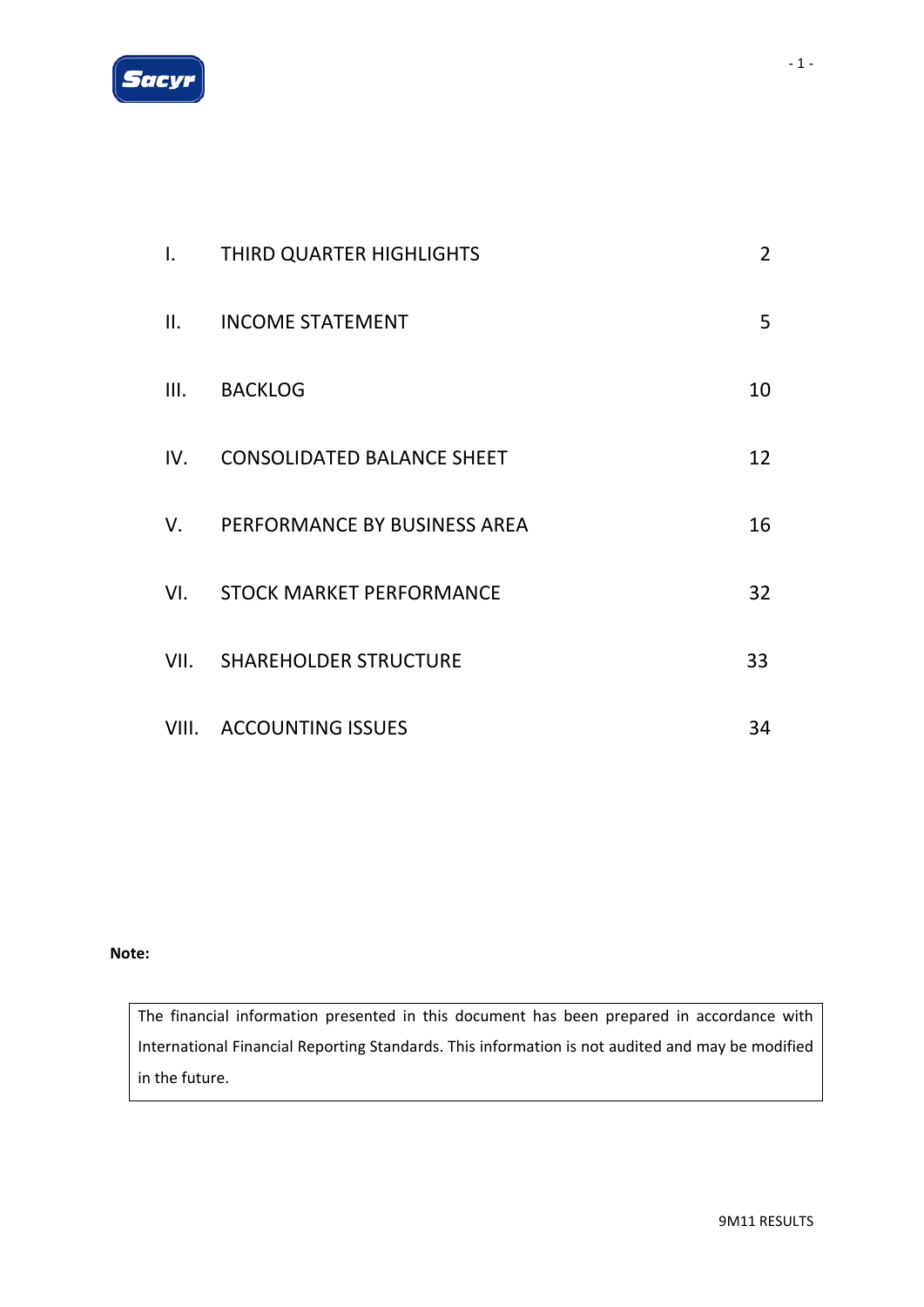

### **I. HIGHLIGHTS THIRD QUARTER 2015**

### **SALE OF TESTA**

• On June 8, 2015, an agreement was closed for the sale to Merlin Properties of Sacyr's 99.5% share in Testa, for €1,794 million. The sale had a premium to NAV of 17%. The proceeds will enable Sacyr to reduce its net debt by around €3,500 million, considerably bolstering its financial position and enabling the company to proceed with its strategic plan for the construction, infrastructure concessions, services and industrial businesses. In the third quarter, €600 million of a loan linked to the company's shareholding in Repsol was repaid, as was corporate debt and debt associated to other assets.

The sale agreement was structured in various phases:

- In June 2015, Testa carried out a capital increase in through which Merlin Properties acquired a 25% stake. Sacyr received €239 million**.** For accounting purposes, Testa was then considered a discontinued operation in the first quarter of the year.
- In July and August 2015, a further 52% in Testa shares were delivered, amounting to €1,238 million. As a result, at the date of publication of this report, Sacyr's stake in Testa amounted to 23%.

For accounting purposes, the capital gain from the sale was recorded in the third quarter of 2015 and Sacyr accounted for 23% of its shareholding in Testa as a financial investment held for sale.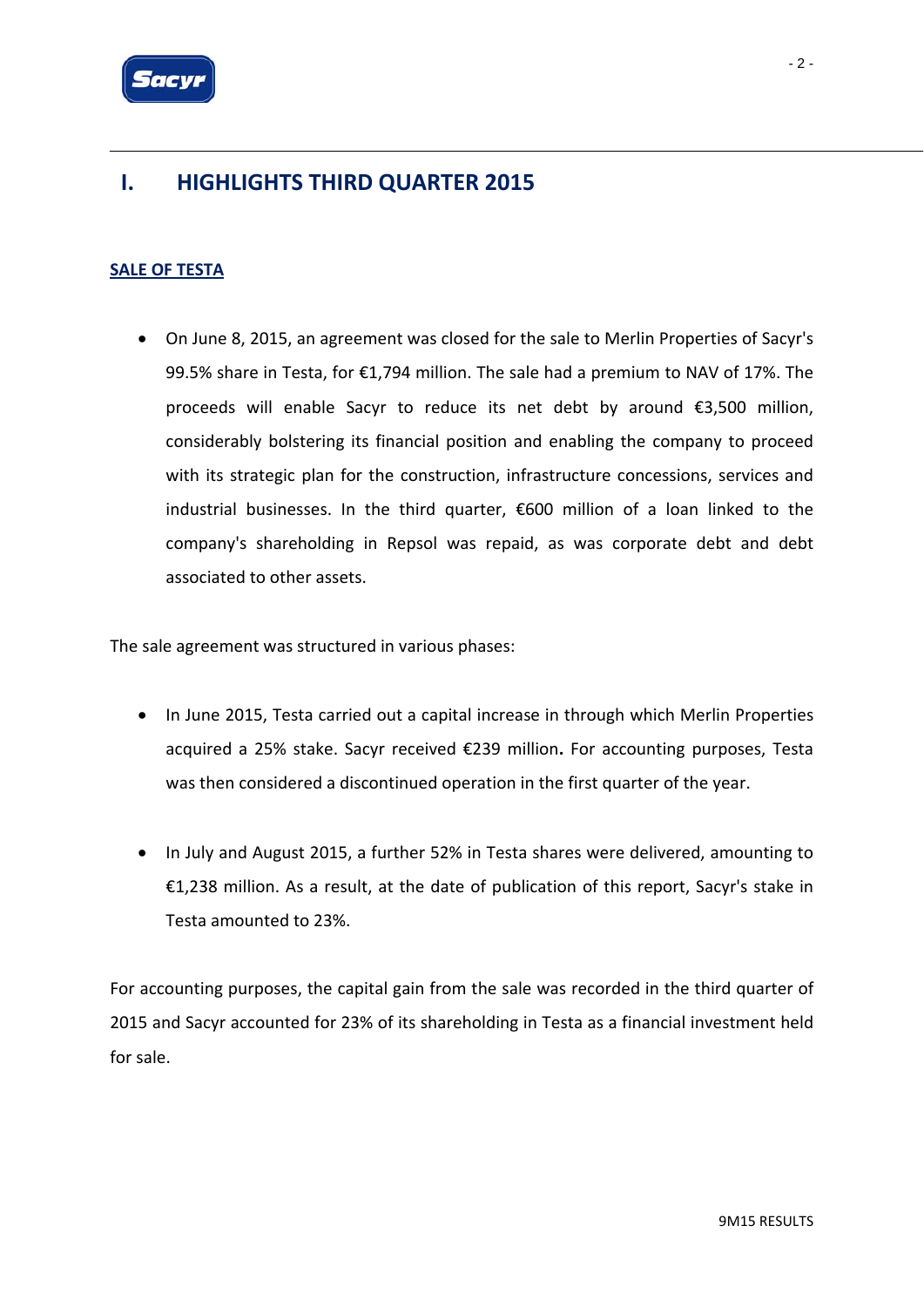

Before 30 June 2016, the remaining 23% of Testa will be delivered to Merlin Properties for €317 million.

#### **FLUOR ACQUISITION**

In July 2015, Sacyr acquired 50% of Fluor S.A., the Spanish subsidiary of engineering multinational, Fluor Corporation. The new company, called Sacyr Fluor, is a strategic reinforcement of the group's industrial division, one of the engine for Sacyr's future growth. Sacyr Fluor will provide engineering services and manage "EPC" projects (Engineering, Procurement and Construction) in the oil and gas sector and the onshore petrochemical industry in Spain, Southern Europe, North Africa and some Latin American countries.

### **CREATION OF SACYR NERVIÓN**

In October 2015 (subsequent to the quarter close), Sacyr Industrial and Nervión Industries, Engineering and Services, S.L. - a company whose main activity is to provide services of assembly, industrial maintenance and applied engineering in different fields - created a partnership with a 50% share each, the company Sacyr Nervión. The new company will operate in projects related to the following:

•Comprehensive repair services of all manner of storage tanks, anywhere in the world.

•All types of maintenance services of refineries or other productive facilities in the oil & gas sector and other selective maintenance and assembly projects of industrial works.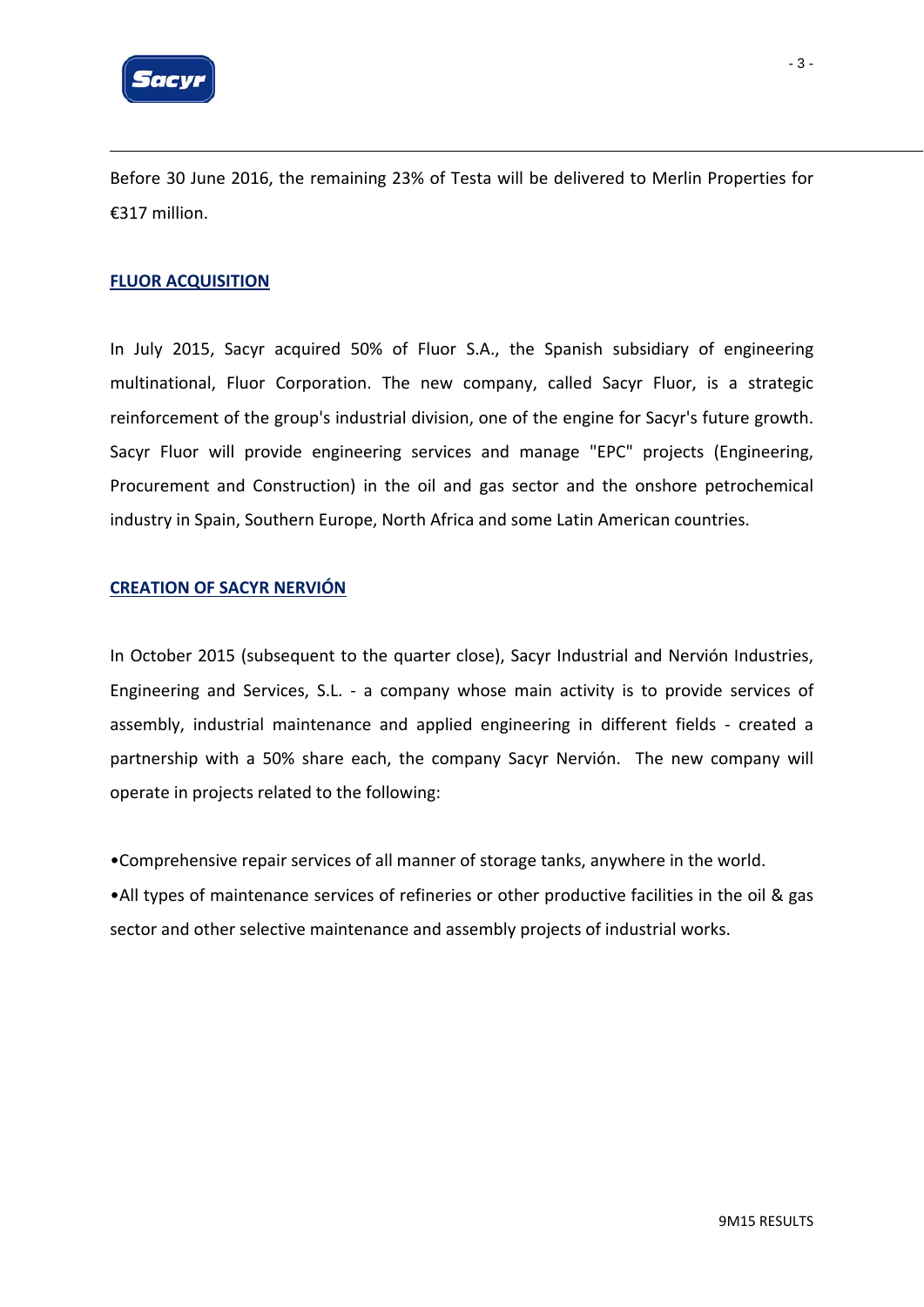

### **SIGNIFICANT CONTRACT WINS**

Sacyr won significant contracts in the first nine months of 2015, including three road contracts in Colombia with a total investment of about €2,200 million and a backlog of nearly €6,500 million.

In addition to these important contracts is the recent contract win in Uruguay of the Road Link 21 and 24, with a backlog of €315 million, occurred subsequent to 30 September. For Sacyr, this means the opening of a new market within its strategy of international expansion.

It also won, also in Colombia, the construction of the Pumarejo Bridge over the Magdalena river in the city of Barranquilla for €154 million; the construction of the new Ulster University (Northern Ireland) for €91 million; and the contract to adapt the Pampilla (Peru) refinery to new fuel specifications for €156 millions and the construction of development works of the QEZ-1 (Qatar Economic Zone 1) in Ras Bufontas, in Qatar, for €205 million.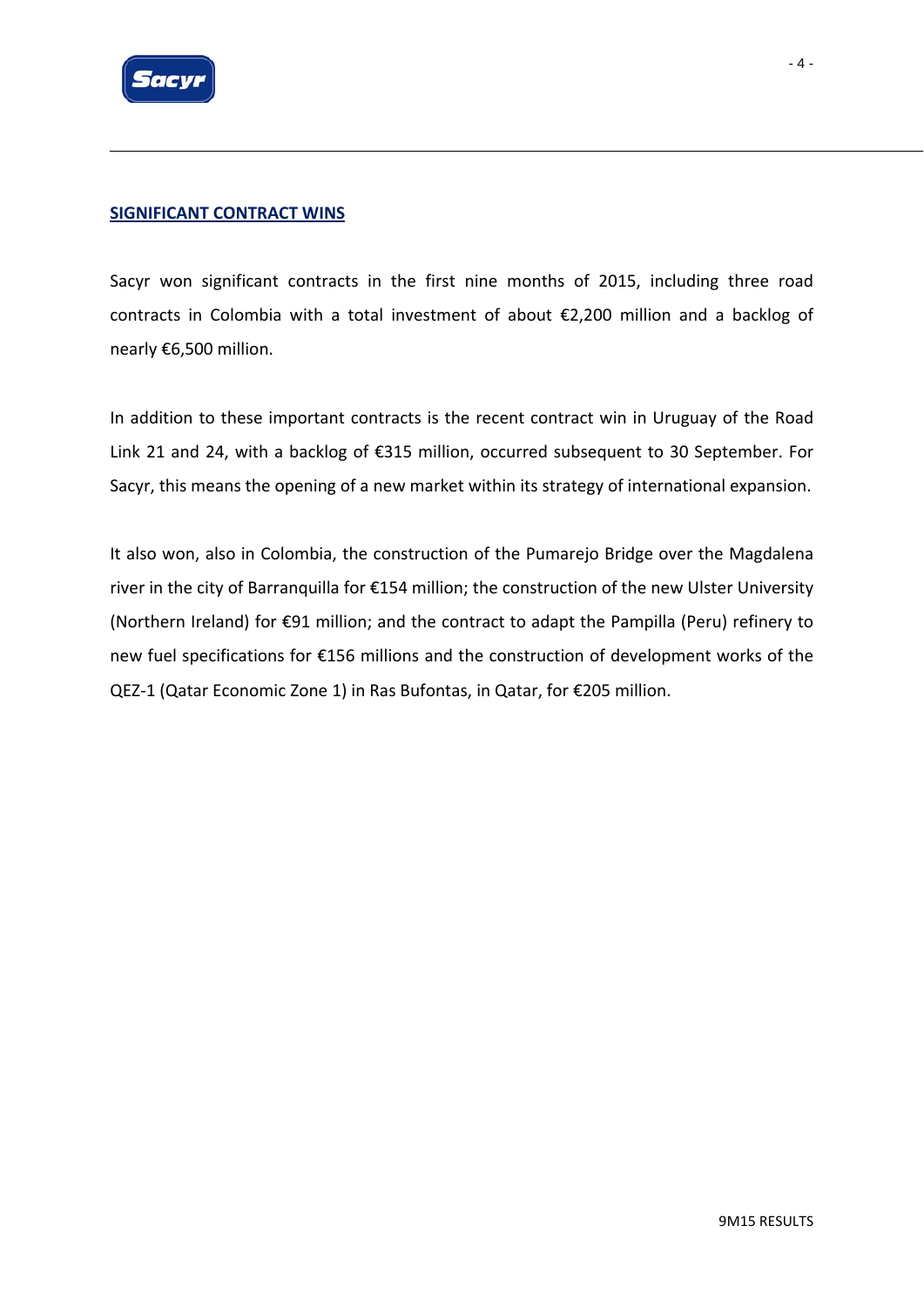

Sacyr's results, at 30 September 2015, reflect the strong operating performance of all the group's core businesses. Consolidation in international markets, care for profitability and exhaustive control of risks and costs translate into business growth.

Sacyr's net profit, at 30 September 2015, amounted to €532 million. This result is not comparable with that of the same period of 2014, due to the following:

- It includes the gross amount of €1,280 million in gains from the sale of Testa and the corresponding asset impairment for deferred tax, amounting to ‐€180 million.
- Sacyr reduced the carrying amount of its investment in Repsol to fair value, at €373 million. Further, in keeping with criteria of prudence, working capital and financial provisions were made amounting to ‐€130 million.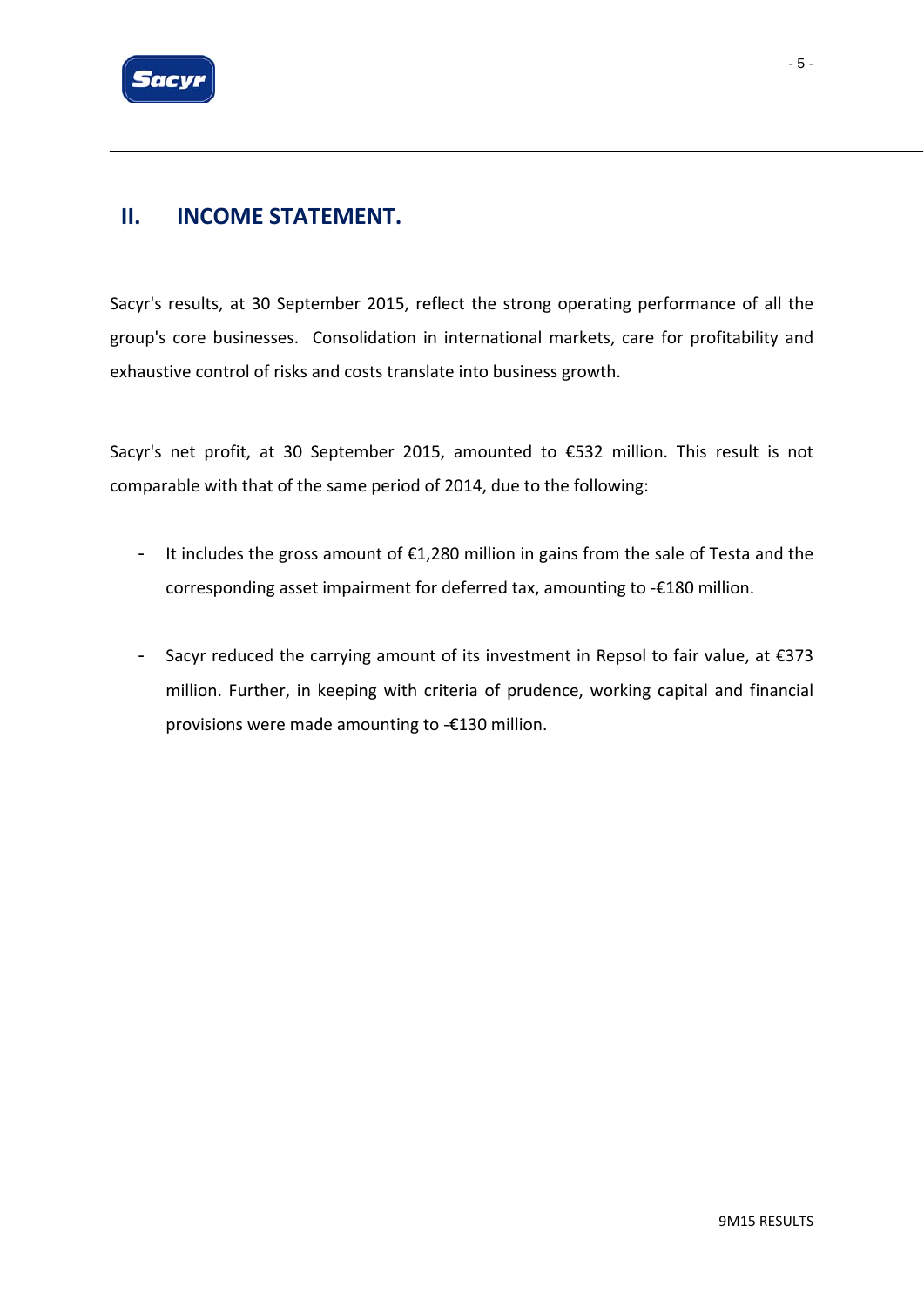

| <b>STATEMENT OF INCOME</b>                         | <b>SEPTEMBER</b> | % chg        |          |
|----------------------------------------------------|------------------|--------------|----------|
| (Thousands of Euros)                               | 2015             | 2014*        | 15/14    |
|                                                    |                  |              |          |
| Revenue                                            | 2,123,178        | 1,841,885    | 15.3%    |
| Other income                                       | 77,784           | 56,932       | 36.6%    |
| <b>Total operating income</b>                      | 2,200,962        | 1,898,817    | 15.9%    |
| <b>External and Operating Expenses</b>             | $-1,954,412$     | $-1,735,884$ | 12.6%    |
| <b>GROSS PROFIT FROM ORDINARY OPERATIONS(1)</b>    | 246,550          | 162,933      | 51.3%    |
| Amortisation and depreciation charge               | $-79,314$        | $-59,990$    | 32.2%    |
| Changes in provision                               | $-33,046$        | 11,083       | n.s.     |
| <b>NET OPERATING PROFIT</b>                        | 134,189          | 114,026      | 17.7%    |
| <b>Financial results</b>                           | $-208,774$       | $-208,111$   | 0.3%     |
| Results from equity accounted subsidiaries         | $-294,497$       | 139,137      | n.s.     |
| Provisions for financial investments               | $-103,530$       | $-2,989$     | n.s.     |
| Change in value of financial instruments           | $-2,276$         | $-3,635$     | $-37.4%$ |
| Results from sales of non current assets           | 952              | 22,542       | n.s.     |
| <b>PROFIT BEFORE TAXES</b>                         | $-473,935$       | 60,970       | n.s.     |
| Corporate Tax                                      | $-185,951$       | $-711$       | n.s.     |
| <b>PROFIT FOR CONTINUING ACTIVITIES</b>            | $-659,887$       | 60,259       | n.s.     |
| RESULTS FOR COMPANIES WITH DISCONTINOUS ACTIVITIES | 1,203,393        | 26,840       | n.s      |
| <b>CONSOLIDATE RESULTS</b>                         | 543,507          | 87,100       | n.s      |
| Minorities                                         | $-11,237$        | $-4,516$     | 148.8%   |
| <b>NET ATTRIBUTABLE PROFIT</b>                     | 532,270          | 82,583       | n.s      |

| -<br>----- | i Coz | 3.8% |
|------------|-------|------|
|            |       |      |

\* Adjusted with TESTA accounted as discontinued operation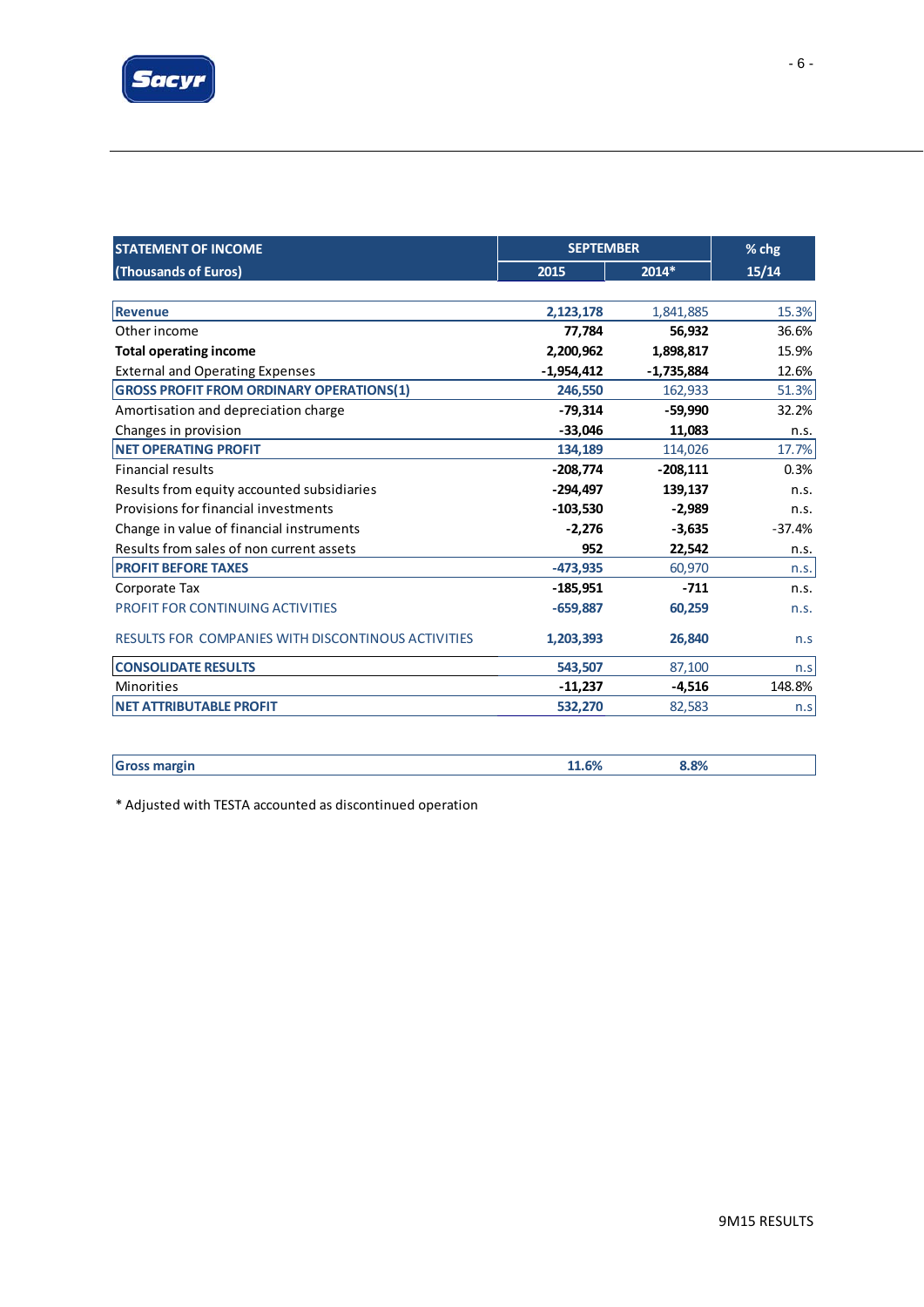

# ■ Revenue stood at €2,123 million, 15% higher year-on-year, with growth in all the

group's businesses.

| <b>REVENUE</b>                              | <b>SEPTEMBER</b> | % Chg      |       |
|---------------------------------------------|------------------|------------|-------|
| (Thousands Euros)                           | 2015             | $2014*$    | 15/14 |
| Construcción (Sacyr Construcción - Somague) | 1,174,963        | 1,123,972  | 4.5%  |
| Concesiones (Sacyr Concesiones)             | 409,682          | 302,035    | 35.6% |
| Industrial (Sacyr Industrial)               | 189,777          | 131,168    | 44.7% |
| Servicios (Valoriza)                        | 566,842          | 538,454    | 5.3%  |
| Holding y Ajustes                           | $-218,087$       | $-253,744$ |       |
| <b>REVENUE</b>                              | 2,123,178        | 1,841,885  | 15.3% |
| International                               | 1,129,353        | 925,112    | 22.1% |
| % International                             | 53%              | 50%        |       |

\* Adjusted with TESTA accounted as discontinued operation

Revenue grew by 15%, mainly on the back of the international business, which grew by 22% and growth in revenue in all business areas.

- In the Construction business, international activity grew 12% thanks to the contribution from the backlog in Chile, Italy, Portugal, Colombia, Peru, Mexico, Portuguese‐speaking Africa and the Middle East. International activities account for 75% of construction revenue.
- In Concessions, part of the 36% increase in revenue was attributable to the contribution of certain concession assets that were accounted for using the equity method in the third quarter of 2014. Stripping out this impact, concession revenue was 22% higher, boosted by the favourable traffic performance on our toll roads, the inauguration of the Rutas del Desierto motorway in Chile and further progress in the work on the Chilean motorways and the larger contribution of income from the Vial Sierra Norte concession in Peru.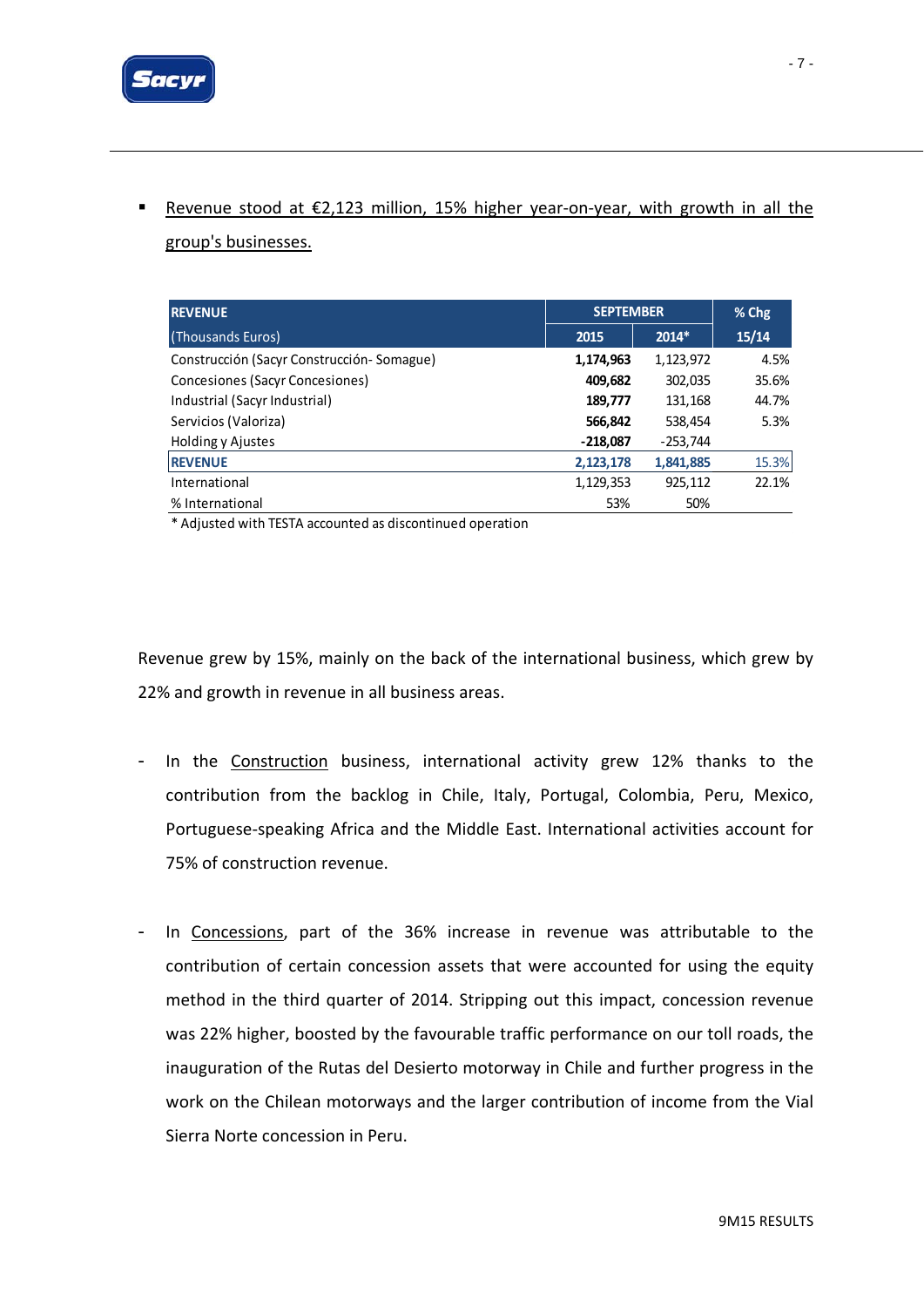

- Sacyr Industrial posted growth of 45% thanks to new EPC contract wins in electricity infrastructure (Mexico, Peru, United Kingdom) and in oil & gas (Colombia, Bolivia and Peru).
- Services grew by 5%. Growth was 8% in like‐for‐like terms, due to the disinvestment from water assets in Portugal carried out in June 2014. Environment and multiservice activities grew by 6% and 9%, respectively, and water grew by 8% in like-forlike terms.
- Third-quarter EBITDA amounted to €247 million, a year-on-year increase of 51%.

Of this increase, €58 million was the result of the addition to the consolidation scope of certain concessions (see 'Accounting issues' section). Like‐for‐like EBITDA growth (i.e. same consolidated group) was 11%

| <b>EBITDA</b>                             | <b>SFPTFMBFR</b> | $%$ Chg   |           |
|-------------------------------------------|------------------|-----------|-----------|
| (Thousands Euros)                         | 2015             | $2014*$   | 15/14     |
| Construcción (Sacyr Construcción-Somague) | 53,104           | 66,346    | $-20.0\%$ |
| Concesiones (Sacyr Concesiones)           | 143,379          | 58,995    | 143.0%    |
| Industrial (Sacyr Industrial)             | 12,299           | 5,842     | 110.5%    |
| Servicios (Valoriza)                      | 50,333           | 47,186    | 6.7%      |
| Holding y Ajustes                         | $-12,566$        | $-15,437$ |           |
| <b>EBITDA</b>                             | 246,550          | 162,933   | 51.3%     |
| Ebitda Margin (%)                         | 11.6%            | 8.8%      |           |

\* Adjusted with TESTA accounted as discontinued operation

In the Construction business, the difference in EBITDA from the previous year was the result of the drop in oil prices, which led to delays in certain of Somague's projects, especially in Angola and Brazil.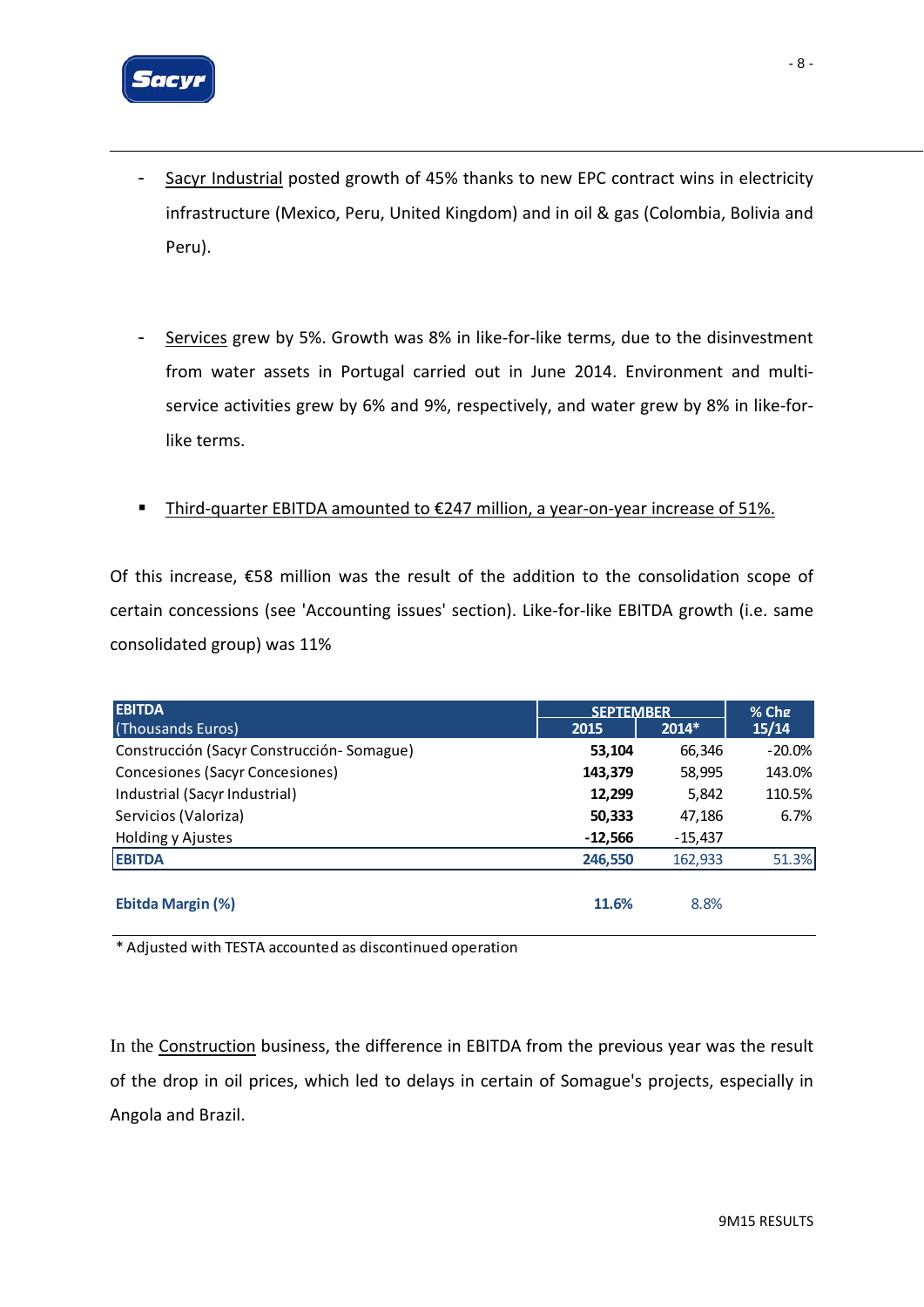

In Concessions, the increase is partly attributable to the change in consolidation scope, which entailed the full consolidation of eight concession assets that were carried using the equity method in the first half of 2014. Stripping out this impact, concessions' EBITDA growth stood at 22%.

Sacyr Industrial is increasing its contribution to the Group's EBITDA as it develops.

In Services, the 7% growth of EBITDA was notable, fuelled by Environment and Multiservices. Excluding the impact of disposals in the water business, growth in services was 15%.

### The EBITDA margin was 11.6% compared to 8.8% in the same period last year.

The increase in the depreciation charge of property, plant and equipment was the result of the incorporation of concession projects due to the change to full consolidation of certain concession assets in 2015.

Net financial results were -€209 million. The average interest rate of borrowings stands at 4.69%.

Results from equity accounted subsidiaries included ‐€300 million from our holding in Repsol. Of this, €73 million related to our share of Repsol's net profit of €832 million through 30 September 2015 and ‐€373 million to the write‐down of the investment to fair value after an impairment test.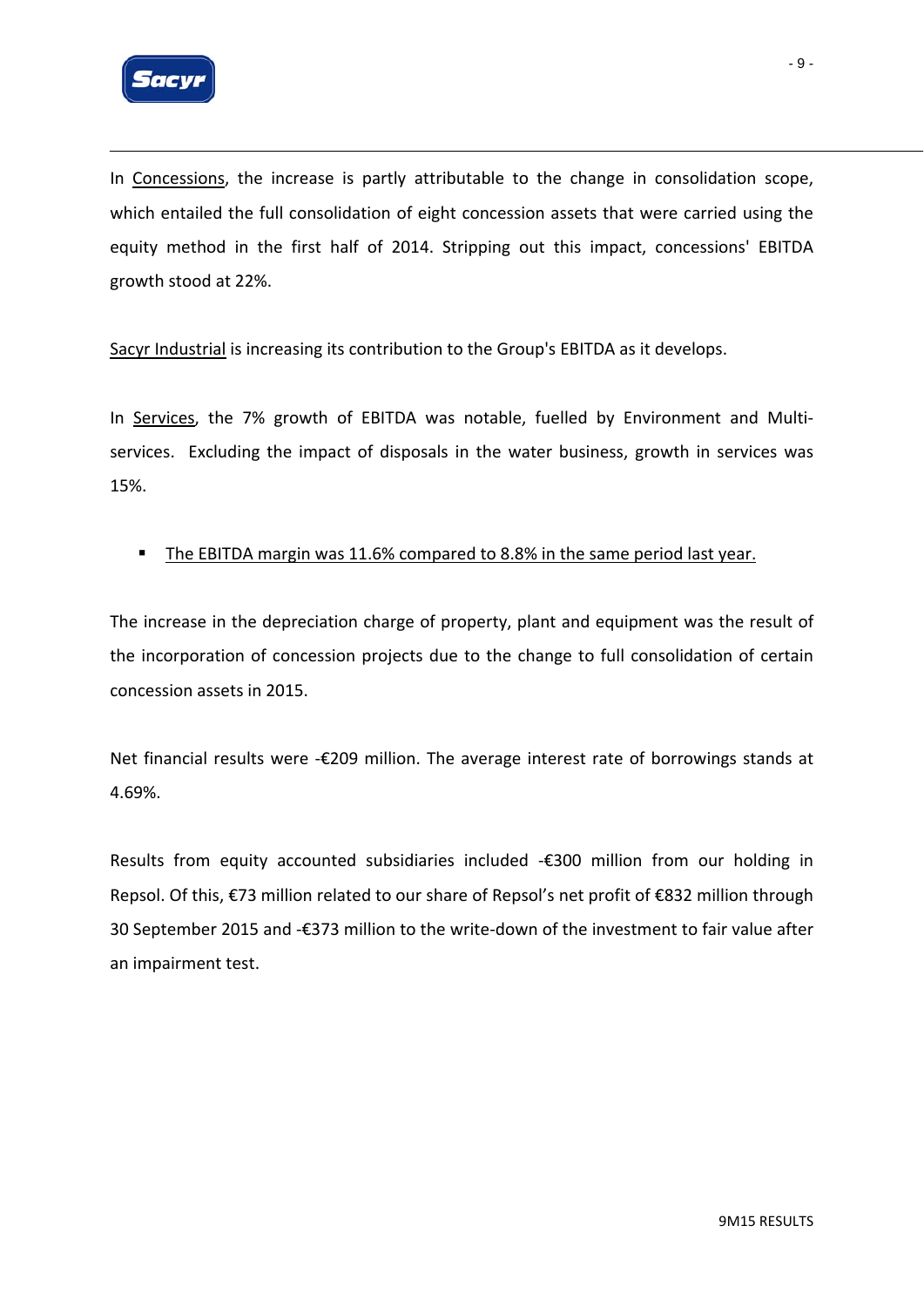

### **III. BACKLOG**

The revenue backlog amounted to €31,231million, primarily in connection with the most recurrent activities: concessions and services, which represent 55% and 20% of the total respectively, not to mention the large construction backlog, now amounting to more than €5,500 million, relating to international contract wins.

| <b>BACKLOG</b>                              | <b>SEPTEMBER</b> | <b>DECEMBER</b> | $%$ Chg |
|---------------------------------------------|------------------|-----------------|---------|
| (Million Euros)                             | 2015             | $2014*$         | 15/14   |
| Construcción (Sacyr Construcción - Somague) | 5,531            | 4,988           | 10.9%   |
| Concesiones (Sacyr Concesiones)*            | 17,198           | 14.952          | 50.8%   |
| Servicios (Valoriza)                        | 6,051            | 6,259           | $-3.3%$ |
| Sacyr Industrial                            | 2,449            | 2,418           | 1.3%    |
| <b>BACKLOG</b>                              | 31,231           | 28,616          | 9.1%    |

\*Restated by changing scope of consolidation

The Construction backlog amounted to €5,531 million as at 30 September 2015. In the year to date, it has grown by 11%, thanks to the intense contracting work outside Spain, which has won contracts in Colombia, Northern Ireland, Mexico and Qatar. In addition, the backlog shows an adequate replacement level.

In construction, Sacyr has contracts in Chile, Italy, Panama, Portugal, Angola, Colombia, Bolivia, Qatar, Peru, Brazil, Mexico, Mozambique, Angola, Togo, Cape Verde, India and other countries.

The Concession backlog, in addition to fully consolidated concessions in the first nine months of 2015, includes the backlog of the Corridor 5: Puerta de Hierro – Cruz del Vizo motorway won in Colombia in May: Puerta de Hierro – Cruz del Vizo, won in Colombia in May and that of the Pasto – Rumichaca motorway, also in Colombia, and won in July.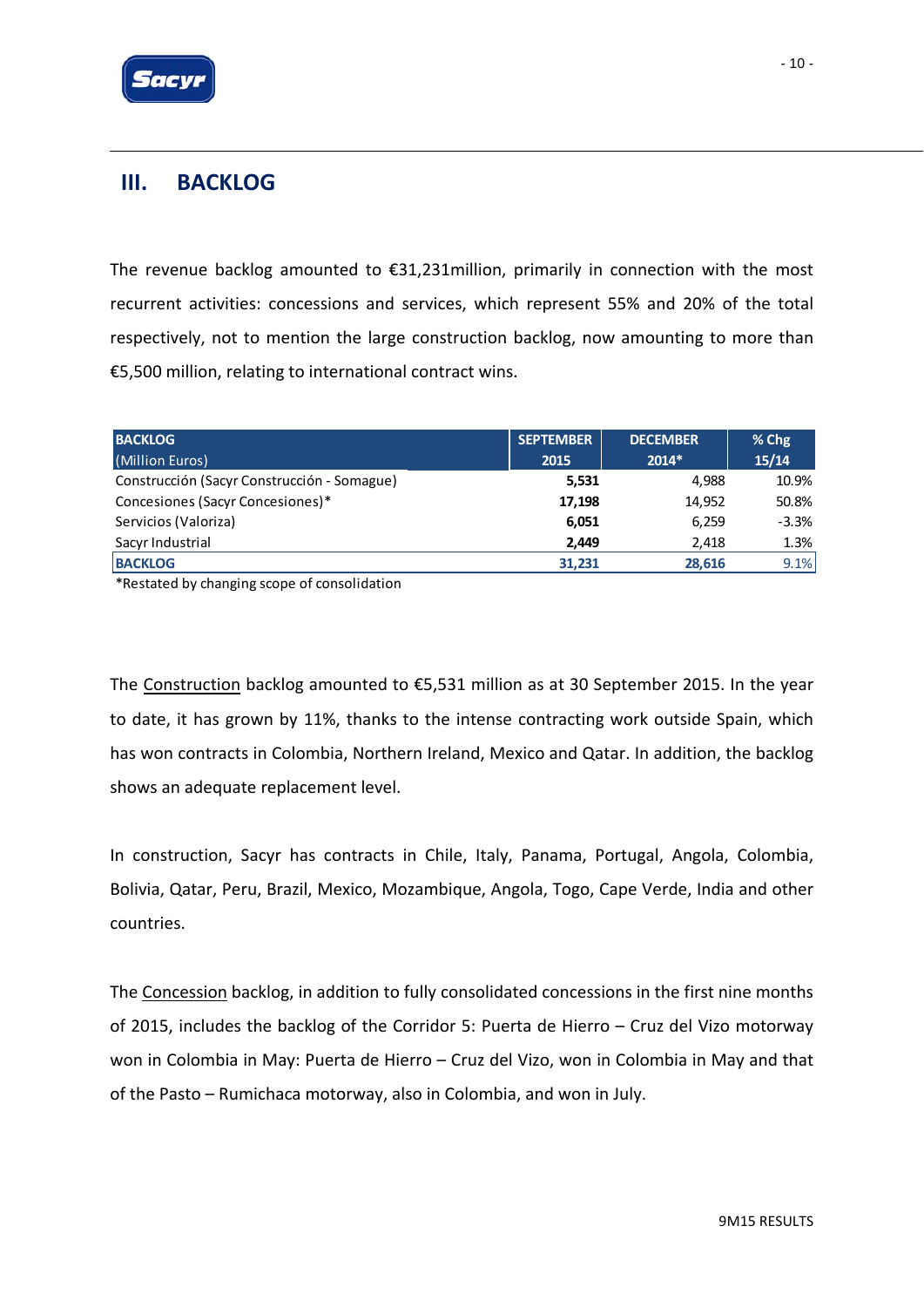

Sacyr Industrial is present in countries including Australia, the UK, Bolivia, Mexico, Peru and Colombia in addition to Spain, with various projects in the oil & gas, electricity infrastructure, power plant and waste treatment sectors. It now has backlog projects amounting to €2,449 million.

The large international component (48%) of the backlog is noteworthy, particularly in the Construction and Concessions businesses, which now have a distinctly international profile. The international backlog accounts for 85% of the total at the Construction business and 47% of the total at the Concessions business. Sacyr's international footprint is even greater considering that these percentages do not include many of our projects, such as the backlog of Italy (Pedemontana – Veneta) and the Mar 1 motorway in Colombia, which are accounted for using the equity method.

| <b>BACKLOG</b><br>(Million Euros)           | <b>SEPTEMBER</b><br>2015 | % International |
|---------------------------------------------|--------------------------|-----------------|
| Construcción (Sacyr Construcción - Somague) | 5,531                    | 85%             |
| Concesiones (Sacyr Concesiones)             | 17,198                   | 47%             |
| Servicios (Valoriza)                        | 6,051                    | 31%             |
| Sacyr Industrial                            | 2,449                    | 15%             |
| <b>BACKLOG</b>                              | 31.231                   | 48%             |

At Valoriza, the international backlog represents 31% of the total, with a presence in Algeria, Australia, Portugal, Bolivia, the UK, Peru and other countries, consisting mainly of water projects.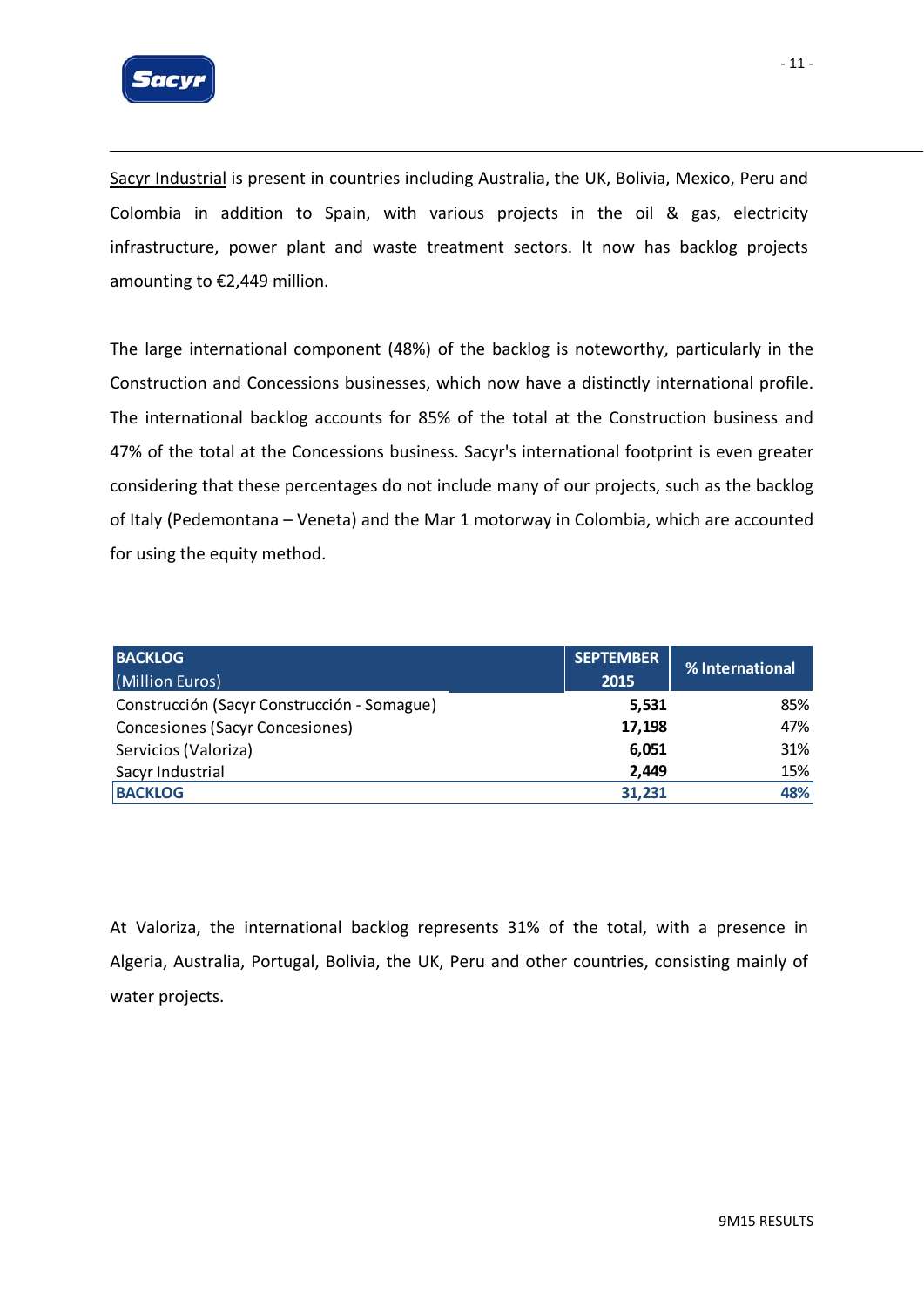

# **IV. CONSOLIDATED BALANCE SHEET**

| <b>BALANCE SHEET</b>                                             | <b>SEPTEMBER</b> | <b>DECEMBER</b> |              |
|------------------------------------------------------------------|------------------|-----------------|--------------|
| (Thousands of Euros)                                             | 2015             | 2014            | Chg          |
|                                                                  |                  |                 |              |
| <b>NON CURRENT ASSETS</b>                                        | 6,933,640        | 8,628,943       | $-1,695,303$ |
| Intangible Assets                                                | 7,345            | 6,913           | 432          |
| <b>Real Estate Investments</b>                                   | 0                | 1,846,596       | $-1,846,596$ |
| <b>Concessions Investments</b>                                   | 1,581,204        | 1,213,675       | 367,529      |
| <b>Fixed Assets</b>                                              | 371,854          | 395,039         | $-23,185$    |
| <b>Financial Assets</b>                                          | 4,854,775        | 5,047,764       | $-192,989$   |
| <b>Other non Current Assets</b>                                  | 255              | 645             | $-389$       |
| Goodwill                                                         | 118,207          | 118,311         | $-104$       |
| <b>CURRENT ASSETS</b>                                            | 3,619,028        | 3,148,819       | 470,209      |
| Non current assets held for sale                                 | 564,917          | 302,623         | 262,294      |
| Inventories                                                      | 211,206          | 386,356         | $-175,150$   |
| <b>Accounts Receivable</b>                                       | 2,108,786        | 1,888,173       | 220,613      |
| <b>Financial Assets</b>                                          | 273,975          | 213,191         | 60,784       |
| Cash                                                             | 460,143          | 358,475         | 101,668      |
| <b>ASSETS = LIABILITIES</b>                                      | 10,552,667       | 11,777,762      | $-1,225,094$ |
|                                                                  |                  |                 |              |
| <b>EQUITY</b>                                                    | 1,939,505        | 1,326,074       | 613,431      |
| Shareholder's Equity                                             | 1,799,247        | 1,205,300       | 593,947      |
| Minority Interests                                               | 140,258          | 120,775         | 19,483       |
| <b>NON CURRENT LIABILITIES</b>                                   | 5,208,731        | 4,318,315       | 890,417      |
| <b>Financial Debt</b>                                            | 4,146,101        | 3,411,860       | 734,241      |
| Financial Instruments at fair value                              | 169,446          | 132,704         | 36,742       |
| Provisions                                                       | 376,787          | 279,248         | 97,539       |
| Other non current Liabilities                                    | 516,398          | 494,502         | 21,895       |
| <b>CURRENT LIABILITIES</b>                                       | 3,404,430        | 6,133,372       | $-2,728,942$ |
| Liabilities associated with the non current assets held for sale | 247,369          | 219,771         | 27,598       |
| <b>Financial Debt</b>                                            | 664,971          | 3,445,304       | $-2,780,333$ |
| Financial Instruments at fair value                              | 20,281           | 15,231          | 5,049        |
| <b>Trade Accounts Payable</b>                                    | 1,371,139        | 1,604,984       | $-233,845$   |
| <b>Operating Provisions</b>                                      | 328,179          | 315,908         | 12,271       |
| Other current liabilities                                        | 772,492          | 532,174         | 240,318      |

The most significant change in the balance sheet in the first nine months of 2015 was the sale of 77% of Testa. This means that it is no longer accounted for by full consolidation. The 23% shareholding Sacyr still holds in Testa at 30 September 2015 is now accounted for as a financial investment held for sale.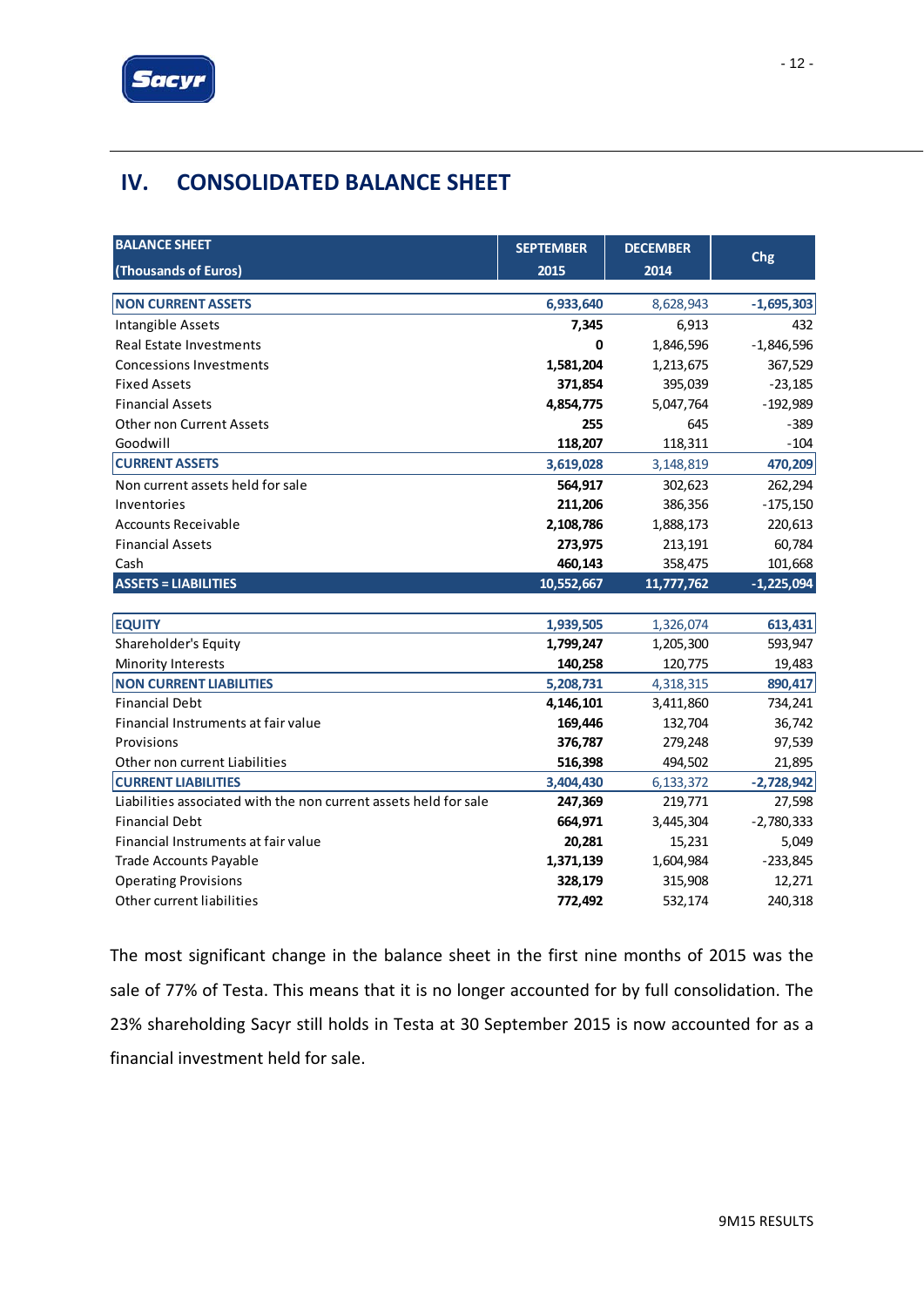

Another significant change was the transfer of the syndicated loan maturing 31 January 2018 taken out to finance the investment in Repsol from "Current financial debt" to "Non‐current financial debt and the partial repayment of the loan, amounting to €600 million.".

The change in the consolidation method in the first quarter of 2015 (from equity accounting to full consolidation) for certain concessions has resulted in increases in the concession projects and financial assets items. Financial debt increased by €561 million in the period for the same reason.

### **EQUITY**

Total equity at 30 September 2015 stood at €1,940 million. 93% (or  $€1,799$  million) is attributable to equity holders of Sacyr and €140 million to non‐controlling interests in the Group..

Shareholders at the General Shareholders' Meeting held on 11 June 2015 resolved to carry out a capital increase with a charge to reserves through the issuance of 15.2 million shares with a par value of  $\epsilon$ 1 each, in the proportion of 1 new share for every 33 previously issued. Trading in the new shares began on 29 July 2015. Accordingly, at 30 September 2015 share capital is represented by 517 million instruments each having a par value of  $\epsilon$ 1.

On 15 September, 2015, a interim dividend was paid in cash, of a gross amount of €0.05 per share.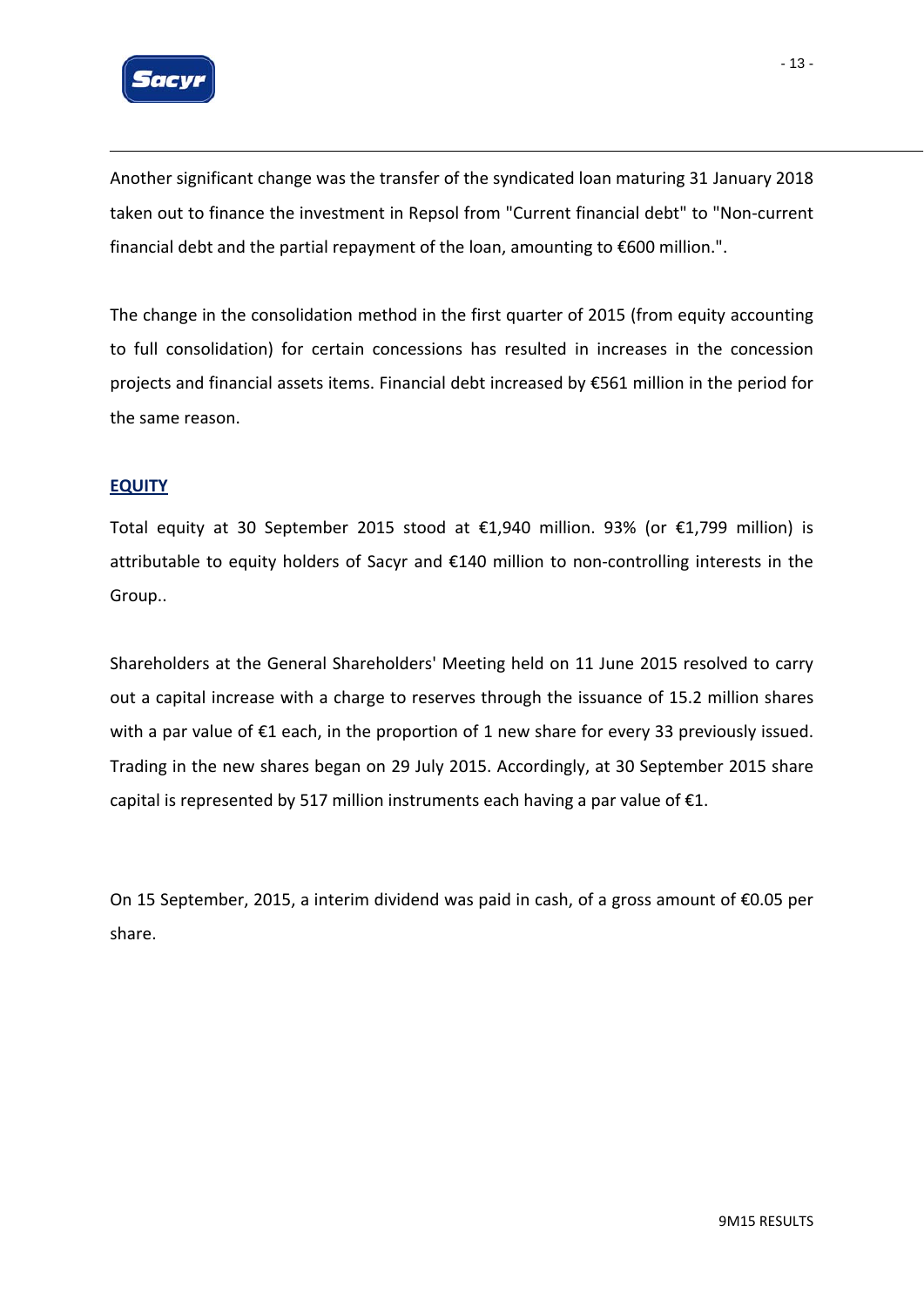

### **FINANCIAL DEBT**

At 30 September 2015, the Group's total net debt stood at €4,224 million. The breakdown is as follows:

| <b>NET DEBT</b><br>(Million Euros)         | <b>SEPT 2015</b> | <b>JUNE 2015</b> | Chg.<br><b>3Q15</b> |
|--------------------------------------------|------------------|------------------|---------------------|
| <b>Sacyr Concesiones (project finance)</b> | 1,723            | 1,724            | 0%                  |
|                                            |                  |                  |                     |
| Sacyr + Somagues (construcción)            | 121              | 189              |                     |
| Valoriza                                   | 149              | 142              |                     |
| Industrial                                 | 32               | 56               |                     |
| <b>OTHER BUSINESS AREAS</b>                | 302              | 387              | $-22%$              |
| Repsol                                     | 1,652            | 2,236            | $-26%$              |
| <b>Corporate</b>                           | 91               | 534              | $-83%$              |
| <b>BANK BORROWINGS</b>                     | 3,768            | 4,881            | $-23%$              |
| Convertible bonds                          | 456              | 453              |                     |
| <b>TOTAL NET FINANCIAL DEBT</b>            | 4,224            | 5,334            | $-21%$              |

Corporate debt: the Group's net corporate debt amounted to €91 million; corresponding to working capital used by the parent to coordinate and provide the financial management as the Group's parent company and loans related to our shareholding in Itinere.

In addition, the holding shows a financial liability of €456 million at 30 September 2015 for the outstanding balance on bond issues.

Debt according to businesses: The virtual totality of the debt is associated with very longterm project finance. It is repaid with cash flows generated by the businesses and 92% matures from 2018 with significant gaps.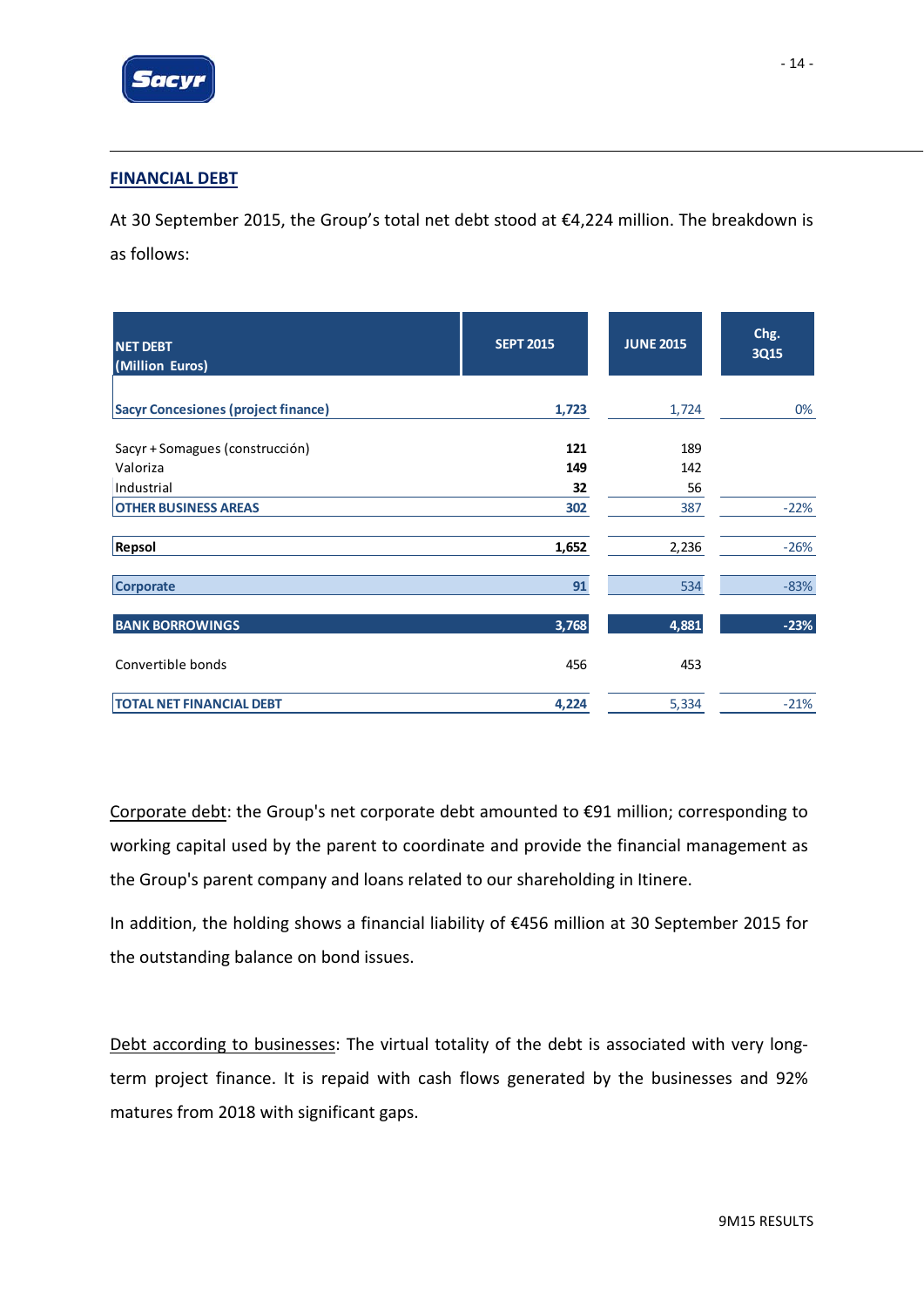

Net debt related to infrastructure concessions amounted to €1.723 million or 85% of businesses' debt. It has increased by €681 million in the first half of 2015, but more than 80% of the increase, i.e. €561 million, is due to the fact that several companies that were formerly accounted for using the equity method are now fully consolidated. Investment in Chile accounts for the remainder. Derivative instruments arranged hedge 52% of potential increases in interest rates on project finance.

Repsol debt: The investment vehicle that holds the 8.73% stake in Repsol had net debt at 30 September 2015 of €1,652 million. The loan is serviced with Repsol dividends. This variable‐ rate financing was refinanced under favourable market conditions, with maturity extended to 31 January 2018. In the third quarter of 2015, €600 million was repaid.

Net financial results were -€209 million. The average interest rate of borrowings stands at 4.69%.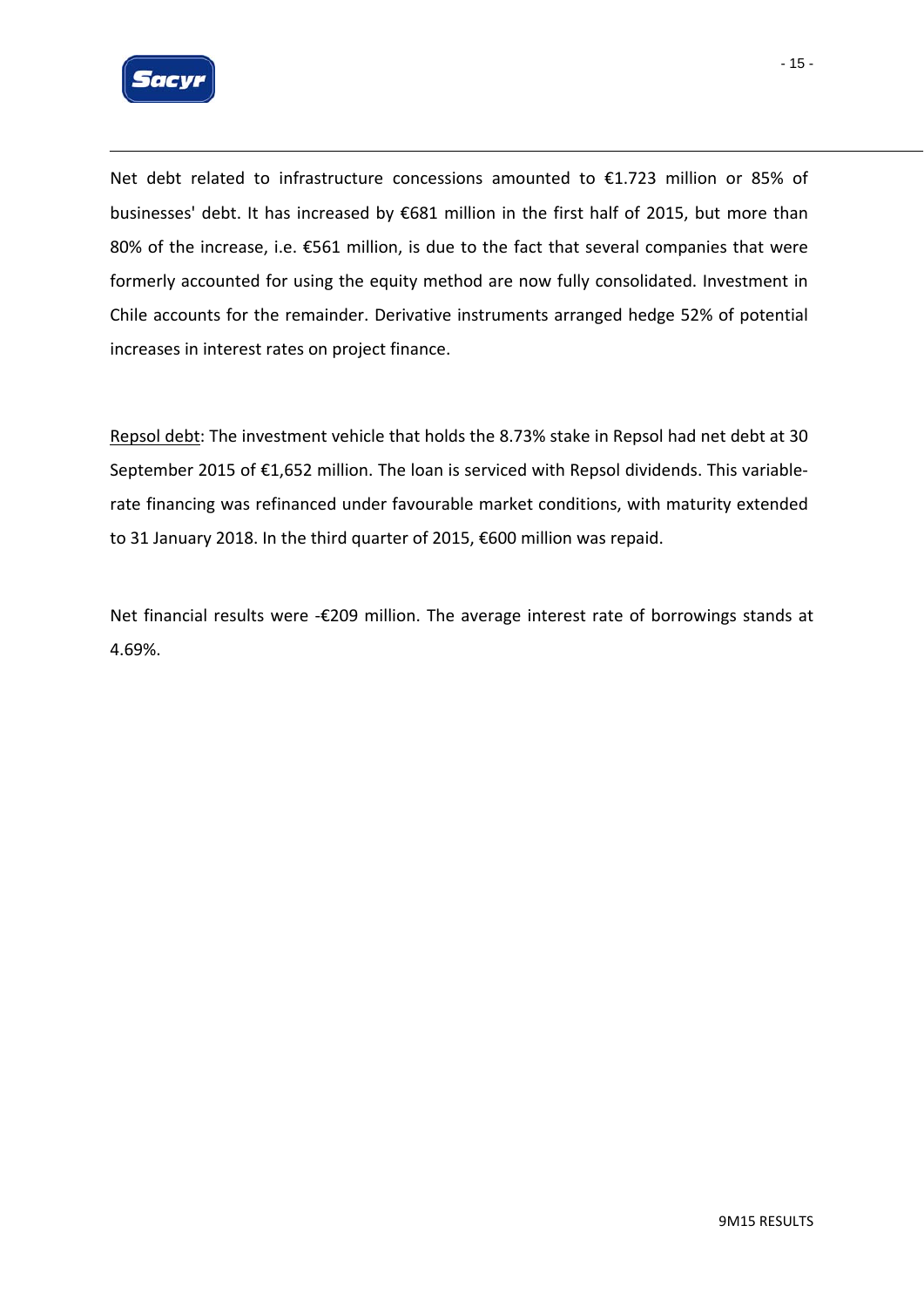### **V. DEVELOPMENTS IN BUSINESS AREAS**

| <b>CONSOLIDATED INCOME STATEMENT AS OF SEPTEMBER 2015</b> |                                     |                |                                    |            |                                   |                                          |                     |  |
|-----------------------------------------------------------|-------------------------------------|----------------|------------------------------------|------------|-----------------------------------|------------------------------------------|---------------------|--|
| (Thousands of Euros)                                      | <b>Sacyr</b><br><b>Construcción</b> | <b>Somague</b> | <b>Sacyr</b><br><b>Concesiones</b> | Valoriza   | <b>Sacyr</b><br><b>Industrial</b> | <b>Holding and</b><br><b>Adjustments</b> | <b>TOTAL</b>        |  |
|                                                           |                                     |                |                                    |            |                                   |                                          |                     |  |
| <b>Turnover</b>                                           | 892,841                             | 282,122        | 409,682                            | 566,842    | 189,777                           | $-218,087$                               | 2,123,178           |  |
| <b>Other Sales</b>                                        | 35,484                              | 18,405         | 11,186                             | 9,533      | 3,459                             | $-284$                                   | 77,784              |  |
| <b>Total Income</b>                                       | 928,325                             | 300,528        | 420,869                            | 576,376    | 193,236                           | $-218,371$                               | 2,200,962           |  |
| <b>External and Operating Expenses</b>                    | $-880,301$                          | $-295,447$     | $-277,489$                         | $-526,042$ | $-180,937$                        |                                          | 205,805 - 1,954,412 |  |
| <b>GROSS OPERATING PROFIT</b>                             | 48,024                              | 5,080          | 143,379                            | 50,333     | 12,299                            | $-12,566$                                | 246,550             |  |
| Depreciation                                              | $-10,425$                           | $-7,702$       | $-31,879$                          | $-22,641$  | $-5,475$                          | $-1,191$                                 | $-79,314$           |  |
| <b>Trade Provisions</b>                                   | 1,846                               | 1,249          | $-5,103$                           | $-2,507$   | 1,470                             | $-30,000$                                | $-33,046$           |  |
| <b>NET OPERATING PROFIT</b>                               | 39,444                              | $-1,373$       | 106,397                            | 25,185     | 8,293                             | $-43,757$                                | 134,189             |  |
| <b>Financial results</b>                                  | 1,406                               | $-12,972$      | $-86,249$                          | $-11,199$  | $-2,001$                          | $-97,760$                                | $-208,774$          |  |
| Results from equity accounted subsidiaries                | 61                                  | 9              | 2,593                              | 3,362      | 63                                | $-300,585$                               | $-294,497$          |  |
| Provisions for financial investments                      | $-169$                              | 0              | $-2,628$                           | $-738$     | $-1$                              | $-99,995$                                | $-103,530$          |  |
| Change in value of financial instruments at fair value    | 0                                   | 0              | $-2,311$                           | $\Omega$   | 35                                | 0                                        | $-2,276$            |  |
| Results from sales of non current assets                  | 901                                 | 0              | 49                                 | 1          | 0                                 | 0                                        | 952                 |  |
| <b>PROFIT BEFORE TAXES</b>                                | 41,644                              | $-14,336$      | 17,853                             | 16,611     | 6,390                             | $-542,097$                               | $-473,935$          |  |
| Corporate Tax                                             | $-16,410$                           | $-2,274$       | $-4,162$                           | $-4,818$   | $-2,020$                          | $-156,267$                               | $-185,951$          |  |
| PROFIT FOR CONTINUING ACTIVITIES                          | 25,234                              | $-16,610$      | 13,691                             | 11,793     | 4,370                             | $-698,364$                               | $-659,887$          |  |
| PROFIT FOR DISCONTINUING ACTIVITIES                       | 0                                   | 0              | 0                                  | 0          | 0                                 | 1,203,393                                | 1,203,393           |  |
| <b>CONSOLIDATE RESULTS</b>                                | 25,234                              | $-16,610$      | 13,691                             | 11,793     | 4,370                             | 505,030                                  | 543,507             |  |
| <b>Minorities</b>                                         | 0                                   | -8             | $-11,072$                          | 319        | $-609$                            | 133                                      | $-11,237$           |  |
| <b>NET ATTRIBUTABLE PROFIT</b>                            | 25,234                              | $-16,618$      | 2,619                              | 12,112     | 3,761                             | 505, 163                                 | 532,270             |  |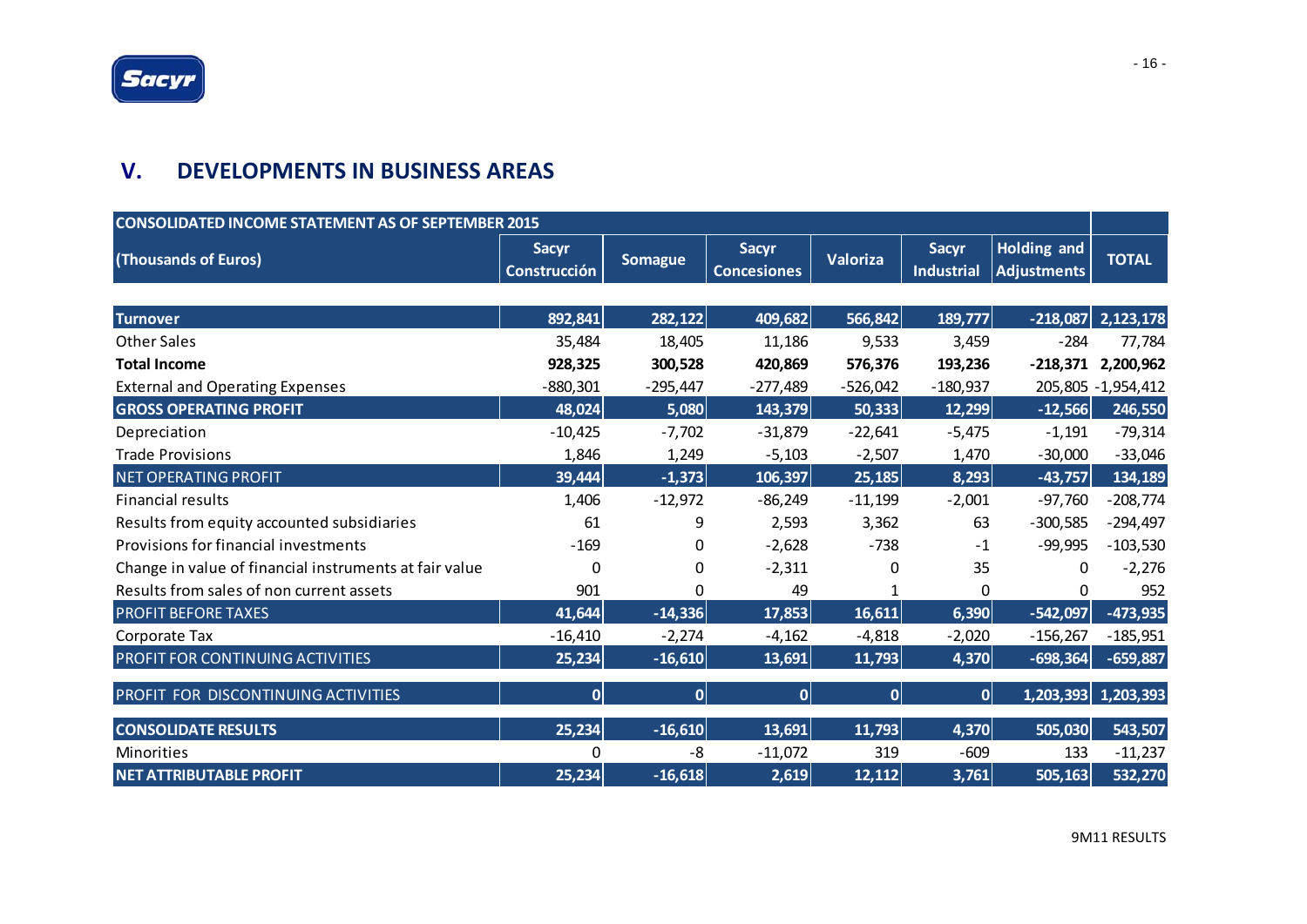

| <b>CONSOLIDATED INCOME STATEMENT AS OF SEPTEMBER 2014*</b> |                                     |                |                                    |                 |                                   |                                          |                     |  |
|------------------------------------------------------------|-------------------------------------|----------------|------------------------------------|-----------------|-----------------------------------|------------------------------------------|---------------------|--|
| (Thousands of Euros)                                       | <b>Sacyr</b><br><b>Construcción</b> | <b>Somague</b> | <b>Sacyr</b><br><b>Concesiones</b> | <b>Valoriza</b> | <b>Sacyr</b><br><b>Industrial</b> | <b>Holding and</b><br><b>Adjustments</b> | <b>TOTAL</b>        |  |
|                                                            |                                     |                |                                    |                 |                                   |                                          |                     |  |
| <b>Turnover</b>                                            | 715,339                             | 408,633        | 302,035                            | 538,454         | 131,168                           | $-253,744$                               | 1,841,885           |  |
| <b>Other Sales</b>                                         | 18,672                              | 19,458         | 3,507                              | 11,941          | 1,735                             | 1,619                                    | 56,932              |  |
| <b>Total Income</b>                                        | 734,011                             | 428,091        | 305,542                            | 550,395         | 132,902                           | $-252,125$                               | 1,898,817           |  |
| <b>External and Operating Expenses</b>                     | $-695,419$                          | $-400,336$     | $-246,547$                         | $-503,209$      | $-127,061$                        |                                          | 236,688 - 1,735,884 |  |
| <b>GROSS OPERATING PROFIT</b>                              | 38,591                              | 27,755         | 58,995                             | 47,186          | 5,842                             | $-15,437$                                | 162,933             |  |
| Depreciation                                               | $-10,377$                           | $-7,866$       | $-14,178$                          | $-21,496$       | $-4,963$                          | $-1,110$                                 | $-59,990$           |  |
| <b>Trade Provisions</b>                                    | 2,084                               | 1,929          | $-4,535$                           | $-1,483$        | 11,145                            | 1,943                                    | 11,083              |  |
| <b>NET OPERATING PROFIT</b>                                | 30,298                              | 21,819         | 40,282                             | 24,207          | 12,023                            | $-14,603$                                | 114,026             |  |
| <b>Financial results</b>                                   | 8,847                               | $-11,526$      | $-52,462$                          | $-11,775$       | $-3,680$                          | $-138,686$                               | $-209,282$          |  |
| Results from equity accounted subsidiaries                 | 441                                 | $-647$         | 5,061                              | 2,966           | 79                                | 131,236                                  | 139,137             |  |
| Provisions for financial investments                       | 1,587                               | 0              | $-2,814$                           | $-1,715$        | $-47$                             | 0                                        | $-2,989$            |  |
| Change in value of financial instruments at fair value     | 0                                   | $\Omega$       | $-3,499$                           | 0               | $-136$                            | $\Omega$                                 | $-3,635$            |  |
| Results from sales of non current assets                   | $-2,858$                            | 97             | 23,763                             | 2,371           | $-840$                            | 10                                       | 22,542              |  |
| <b>PROFIT BEFORE TAXES</b>                                 | 37,969                              | 11,499         | 9,816                              | 15,524          | 8,192                             |                                          | 60,970              |  |
| Corporate Tax                                              | $-13,165$                           | $-6,786$       | $-13,526$                          | $-6,085$        | $-927$                            | 39,778                                   | $-711$              |  |
| PROFIT FOR CONTINUING ACTIVITIES                           | 24,804                              | 4,713          | $-3,710$                           | 9,439           | 7,265                             | 17,749                                   | 60,259              |  |
| PROFIT FOR DISCONTINUING ACTIVITIES                        | 0                                   | 0              | $\mathbf{0}$                       | 0               | $\overline{0}$                    | 26,840                                   | 26,840              |  |
| <b>CONSOLIDATE RESULTS</b>                                 | 24,804                              | 4,713          | $-3,710$                           | 9,439           | 7,265                             | 44,589                                   | 87,100              |  |
| Minorities                                                 | $-505$                              | $-39$          | $-1,279$                           | 506             | $-3,357$                          | 158                                      | $-4,516$            |  |
| <b>NET ATTRIBUTABLE PROFIT</b>                             | 24,299                              | 4,674          | $-4,989$                           | 9,944           | 3,908                             | 44,747                                   | 82,583              |  |

\* Adjusted with TESTA accounted as discontinued operation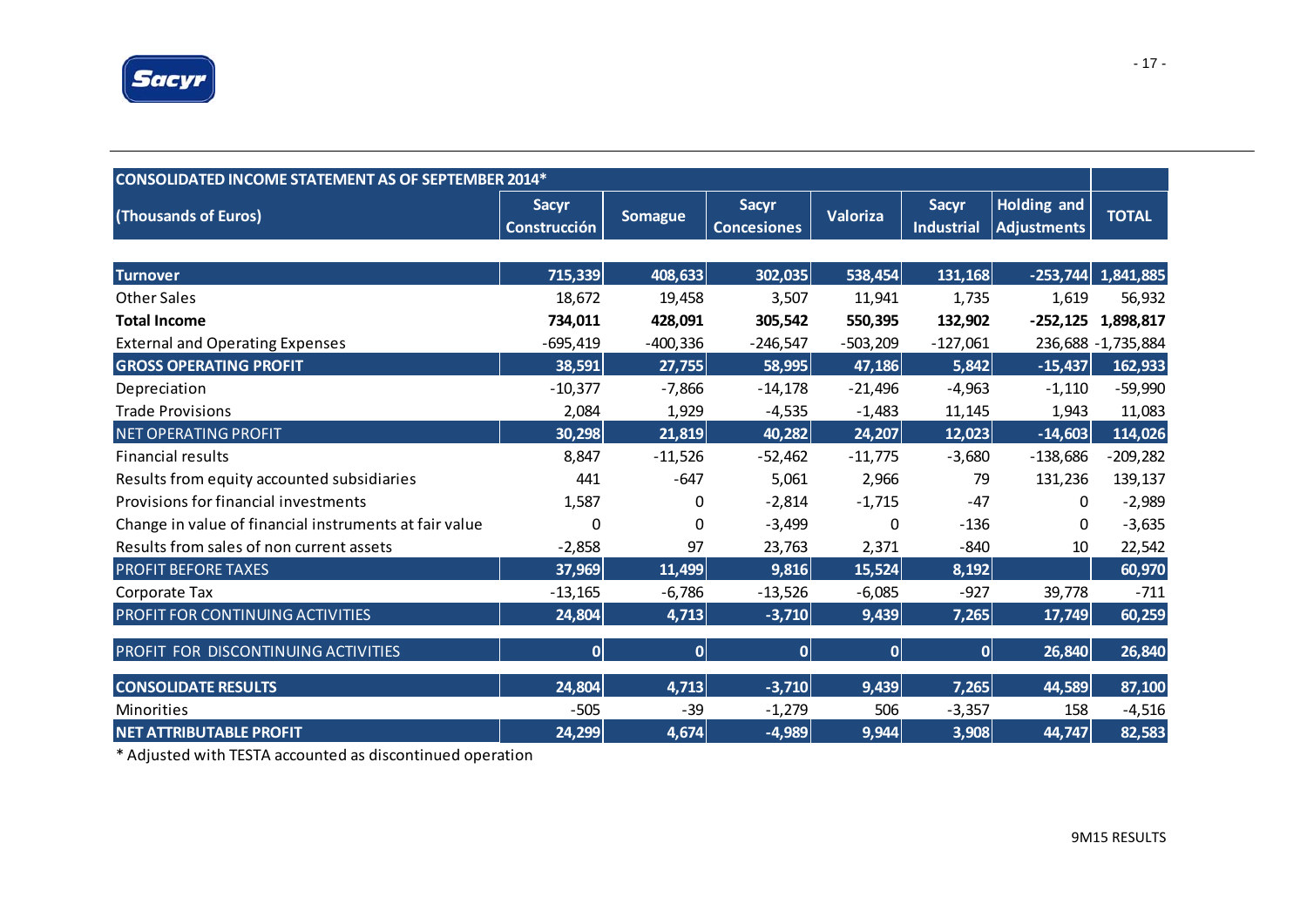

| <b>CONSOLIDATED BALANCE SHEET AS OF SEPTEMBER 2015</b>           |                                     |                |                             |                 |                            |                                    |              |
|------------------------------------------------------------------|-------------------------------------|----------------|-----------------------------|-----------------|----------------------------|------------------------------------|--------------|
| (Thousands of Euros)                                             | <b>Sacyr</b><br><b>Construcción</b> | <b>Somague</b> | Sacyr<br><b>Concesiones</b> | <b>Valoriza</b> | Sacyr<br><b>Industrial</b> | <b>Holding y</b><br><b>Ajustes</b> | <b>TOTAL</b> |
| <b>NON CURRENT ASSETS</b>                                        | 287,611                             | 140,830        | 3,148,314                   | 648,956         | 166,240                    | 2,541,688                          | 6,933,640    |
| Intangible Assets                                                | 175                                 | 9              | 45                          | 5,273           | 935                        | 907                                | 7,345        |
| Real Estate Investments                                          | $\mathbf{0}$                        | $\mathbf 0$    | $\Omega$                    | $\Omega$        | $\Omega$                   | $\mathbf 0$                        | $\Omega$     |
| <b>Concessions Investments</b>                                   | 48,796                              | 206            | 1,287,434                   | 244,768         | 0                          | 0                                  | 1,581,204    |
|                                                                  |                                     |                |                             |                 |                            |                                    |              |
| <b>Fixed Assets</b><br><b>Financial Assets</b>                   | 49,564                              | 85,209         | 3,785                       | 124,076         | 106,011                    | 3,209                              | 371,854      |
| <b>Other non Current Assets</b>                                  | 189,076                             | 36,671<br>252  | 1,857,051                   | 175,112<br>3    | 59,293                     | 2,537,572                          | 4,854,775    |
| Goodwill                                                         | 0<br>0                              |                | 0                           |                 | 0<br>$\Omega$              | $\mathbf 0$                        | 255          |
|                                                                  |                                     | 18,482         | 0                           | 99,724          |                            | $\mathbf 0$                        | 118,207      |
| <b>CURRENT ASSETS</b>                                            | 1.852.779                           | 655,049        | 422,197                     | 457,583         | 125,460                    | 105,960                            | 3,619,028    |
| Non current assets held for sale                                 | $\mathbf 0$                         | $\mathbf 0$    | $\mathbf 0$                 | $\mathbf 0$     | $\mathbf 0$                | 564,917                            | 564,917      |
| Inventories                                                      | 132,794                             | 32,033         | 17,161                      | 20,333          | 8,496                      | 389                                | 211,206      |
| <b>Accounts Receivable</b>                                       | 1,474,726                           | 558,795        | 100,143                     | 365,215         | 72,583                     | $-462,677$                         | 2,108,786    |
| <b>Financial Assets</b>                                          | 132,273                             | 27,705         | 165,236                     | 14,574          | 995                        | $-66,808$                          | 273,975      |
| Cash                                                             | 112,986                             | 36,516         | 139,656                     | 57,461          | 43,386                     | 70,138                             | 460,143      |
| <b>ASSETS = LIABILITIES</b>                                      | 2,140,391                           | 795,879        | 3,570,511                   | 1,106,539       | 291,700                    | 2,647,648                          | 10,552,667   |
|                                                                  |                                     |                |                             |                 |                            |                                    |              |
| <b>Equity</b>                                                    | 405,080                             | 150,599        | 525,348                     | 268,722         | 71,752                     | 518,004                            | 1,939,505    |
| Shareholder's Equity                                             | 409,899                             | 150,241        | 395,142                     | 263,489         | 61,497                     | 518,980                            | 1,799,247    |
| Minority Interests                                               | $-4,819$                            | 358            | 130,206                     | 5,233           | 10,255                     | $-976$                             | 140,258      |
| <b>NON CURRENT LIABILITIES</b>                                   | 508,742                             | 58,221         | 2,477,789                   | 317,403         | 71,275                     | 1,775,302                          | 5,208,731    |
| <b>Financial Debt</b>                                            | 57,888                              | 46,797         | 1,673,920                   | 158,811         | 56,718                     | 2,151,967                          | 4,146,101    |
| Financial Instruments at fair value                              | $\Omega$                            | 0              | 146,513                     | 20,068          | 2,865                      | $\mathbf 0$                        | 169,446      |
| Provisions                                                       | 355,647                             | 0              | 72,109                      | 56,199          | 3,587                      | $-110,755$                         | 376,787      |
| Other non current Liabilities                                    | 95,207                              | 11,424         | 585,246                     | 82,324          | 8,106                      | $-265,910$                         | 516,398      |
| <b>CURRENT LIABILITIES</b>                                       | 1,226,569                           | 587,059        | 567,374                     | 520,414         | 148,673                    | 354,341                            | 3,404,430    |
| Liabilities associated with the non current assets held for sale | $\mathbf 0$                         | $\mathbf 0$    | 0                           | $\Omega$        | $\Omega$                   | 247,369                            | 247,369      |
| <b>Financial Debt</b>                                            | 82,518                              | 171,697        | 208,646                     | 60,798          | 19,187                     | 122,125                            | 664,971      |
| Financial instruments at fair value                              | 0                                   | $\mathbf 0$    | 17,787                      | 1,271           | 1,223                      | 0                                  | 20,281       |
| <b>Trade Accounts Payable</b>                                    | 704,191                             | 328,784        | 31,820                      | 159,114         | 76,439                     | 70,791                             | 1,371,139    |
| <b>Operating Provisions</b>                                      | 96,758                              | 24,600         | 3,548                       | 30,942          | 1,114                      | 171,216                            | 328,179      |
| Other current liabilities                                        | 343,101                             | 61,978         | 305,574                     | 268,290         | 50,710                     | $-257,160$                         | 772,492      |

9M15 RESULTS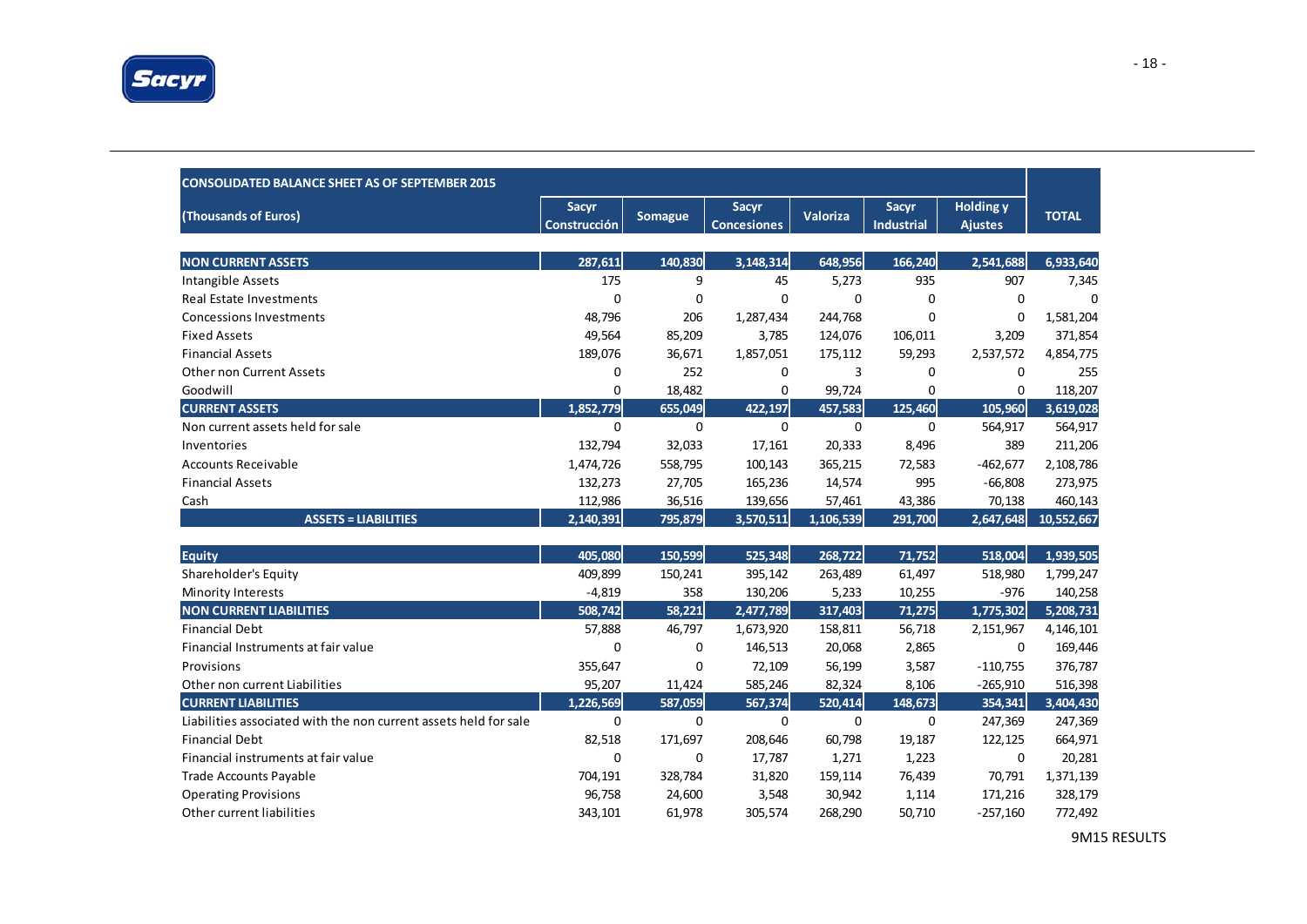

| <b>CONSOLIDATED BALANCE SHEET AS OF DECEMBER 2014</b> |                                     |         |                                    |              |           |                         |                                          |              |
|-------------------------------------------------------|-------------------------------------|---------|------------------------------------|--------------|-----------|-------------------------|------------------------------------------|--------------|
| (Thousands of Euros)                                  | <b>Sacyr</b><br><b>Construcción</b> | Somague | <b>Sacyr</b><br><b>Concesiones</b> | <b>Testa</b> | Valoriza  | <b>Sacyr Industrial</b> | <b>Holding and</b><br><b>Adjustments</b> | <b>TOTAL</b> |
|                                                       |                                     |         |                                    |              |           |                         |                                          |              |
| <b>NON CURRENT ASSETS</b>                             | 272,511                             | 170,429 | 2,448,378                          | 3,118,893    | 644,498   | 129,629                 | 1,844,605                                | 8,628,943    |
| Intangible Assets                                     | 180                                 | 19      | 104                                | 0            | 4,344     | 1,282                   | 984                                      | 6,913        |
| <b>Real Estate Investments</b>                        | 0                                   | о       | 0                                  | 2,020,316    | 0         | 0                       | $-173,719$                               | 1,846,596    |
| <b>Concessions Investments</b>                        | 50,213                              | 206     | 869,050                            | 46,930       | 247,276   | 0                       | 0                                        | 1,213,675    |
| <b>Fixed Assets</b>                                   | 69,230                              | 84,990  | 4,248                              | $\Omega$     | 122,374   | 110,629                 | 3,568                                    | 395,039      |
| <b>Financial Assets</b>                               | 152,888                             | 66,090  | 1,574,975                          | 1,051,647    | 170,673   | 17,718                  | 2,013,772                                | 5,047,764    |
| <b>Other non Current Assets</b>                       | 0                                   | 642     | 0                                  | $\Omega$     | 3         | $\Omega$                | $\Omega$                                 | 645          |
| Goodwill                                              | 0                                   | 18,482  | 0                                  |              | 99,829    |                         | 0                                        | 118, 311     |
| <b>CURRENT ASSETS</b>                                 | 1,903,625                           | 666,973 | 208,448                            | 48,170       | 426,587   | 108,040                 | $-213,025$                               | 3,148,819    |
| Non current assets held for sale                      | 0                                   | 0       | 0                                  | $\Omega$     | 0         | $\Omega$                | 302,623                                  | 302,623      |
| Inventories                                           | 123,097                             | 33,400  | 2,578                              | 0            | 14,971    | 7.163                   | 205, 147                                 | 386, 356     |
| <b>Accounts Receivable</b>                            | 1,389,193                           | 564,136 | 58,653                             | 12,164       | 344,539   | 62,968                  | $-543,479$                               | 1,888,173    |
| <b>Financial Assets</b>                               | 272,084                             | 31,209  | 74,090                             | 14,075       | 20,758    | 744                     | $-199,769$                               | 213, 191     |
| Cash                                                  | 119,251                             | 38,228  | 73,128                             | 21,932       | 46,320    | 37,164                  | 22,453                                   | 358, 475     |
| $ASSETS = LIABILITIES$                                | 2,176,136                           | 837,402 | 2,656,826                          | 3,167,063    | 1,071,085 | 237,669                 | 1,631,580                                | 11,777,762   |

| <b>Equity</b>                                                    | 433,859   | 168,293 | 502,286   | 1,383,118 | 257,642 | 66,452 | $-1,485,575$ | 1,326,074 |
|------------------------------------------------------------------|-----------|---------|-----------|-----------|---------|--------|--------------|-----------|
| Shareholder's Equity                                             | 430,338   | 167,895 | 394,419   | 1,383,118 | 254,177 | 57,055 | $-1,481,703$ | 1,205,300 |
| <b>Minority Interests</b>                                        | 3,521     | 398     | 107,866   | 0         | 3,465   | 9,397  | $-3,872$     | 120,775   |
| <b>NON CURRENT LIABILITIES</b>                                   | 476,597   | 60,112  | 1,649,279 | 1,604,655 | 314,318 | 72,192 | 141, 162     | 4,318,315 |
| <b>Financial Debt</b>                                            | 55,337    | 47,222  | 962,604   | 1,550,253 | 164,176 | 58,048 | 574, 220     | 3,411,860 |
| Financial Instruments at fair value                              | 0         | o       | 98,095    | 8,335     | 22,649  | 3,625  | 0            | 132,704   |
| Provisions                                                       | 348,088   | 0       | 52,248    | 15,560    | 48,514  | 4,163  | $-189.325$   | 279, 248  |
| Other non current Liabilities                                    | 73,172    | 12,890  | 536,332   | 30,506    | 78,979  | 6,356  | $-243,733$   | 494,502   |
| <b>CURRENT LIABILITIES</b>                                       | 1,265,680 | 608,998 | 505,262   | 179,289   | 499,125 | 99,025 | 2,975,993    | 6,133,372 |
| Liabilities associated with the non current assets held for sale | 0         | 0       | 0         | 0         | 0       | 0      | 219, 771     | 219, 771  |
| <b>Financial Debt</b>                                            | 83,405    | 168,182 | 178,158   | 160,536   | 117,460 | 17,335 | 2,720,227    | 3,445,304 |
| Financial instruments at fair value                              | 0         | o       | 9,324     | 2,250     | 1,186   | 1,862  | 609          | 15, 231   |
| Trade Accounts Pavable                                           | 778.292   | 344,324 | 203,872   | 5.877     | 152,909 | 65,309 | 54,402       | 1,604,984 |
| <b>Operating Provisions</b>                                      | 107,096   | 28,313  | 2,938     | 277       | 33,802  | 2,266  | 141, 216     | 315,908   |
| Other current liabilities                                        | 296,887   | 68,179  | 110,970   | 10,350    | 193.768 | 12,253 | $-160,233$   | 532, 174  |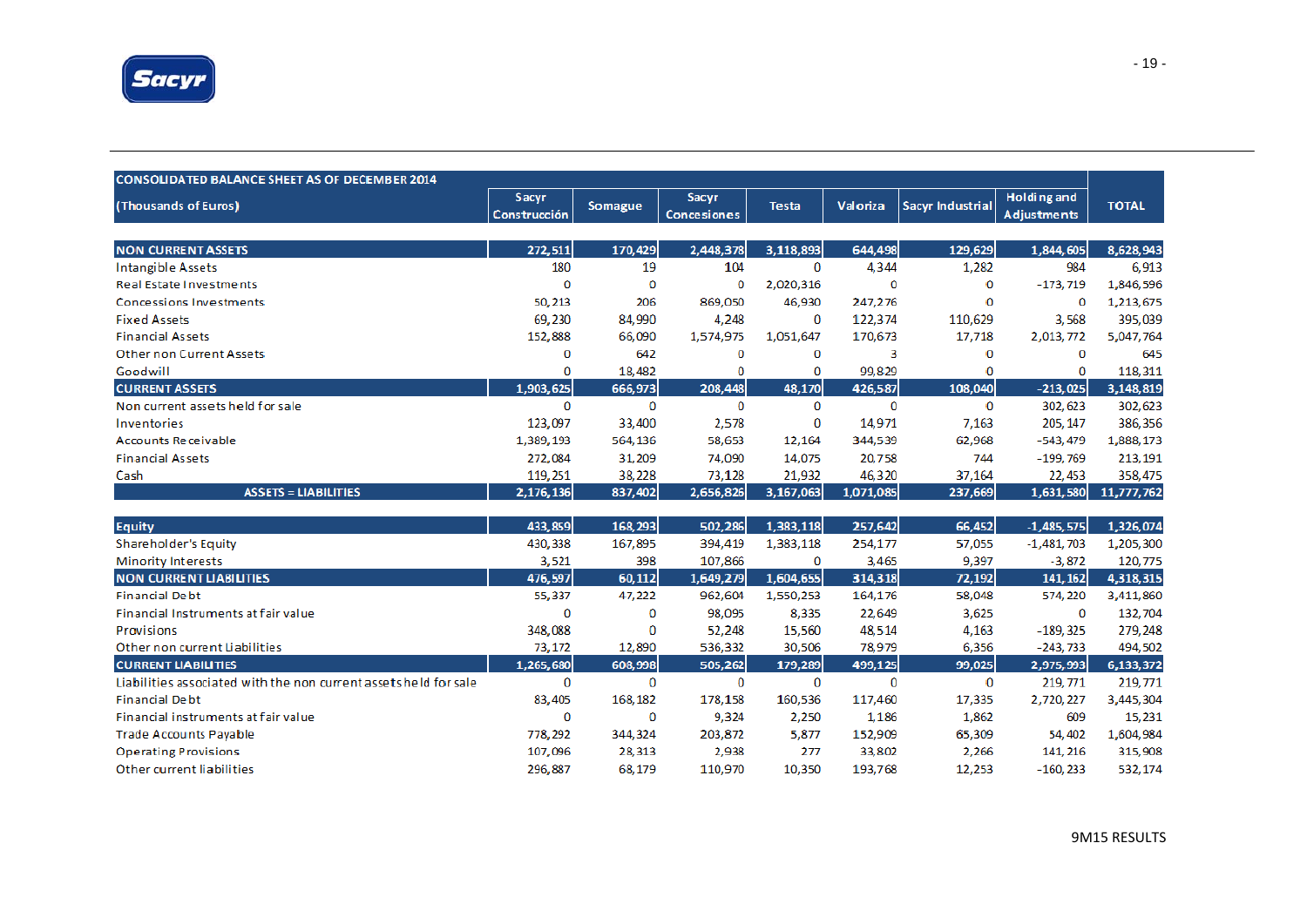

### **CONSTRUCTION**

| <b>Millions of Euros</b>      | <b>SEPTEMBER</b> | %Chg. |          |
|-------------------------------|------------------|-------|----------|
|                               | 2015             | 2014  | 15/14    |
| Revenue                       | 1,175            | 1,124 | 4.5%     |
| Spain                         | 295              | 336   | $-12.2%$ |
| International                 | 880              | 788   | 11.6%    |
| % International               | 75%              | 70%   |          |
| <b>EBITDA</b>                 | 53               | 66    | $-20%$   |
| <b>EBITDA Margin</b>          | 4.5%             | 5.9%  |          |
| <b>BACKLOG*</b>               | 5,531            | 4,988 | 11%      |
| International                 | 4,681            | 4,152 | 13%      |
| % International Backlog       | 85%              | 83%   | 2 bp     |
| <b>Months of activity</b>     | 42               | 40    |          |
| *2014 data refers to december |                  |       |          |

Revenue from the Construction business through 30 September 2013 totalled €1,175 million, marking an increase of 4.5% year-on-year. The slowdown of activity in Spain has been offset by the strong 11.6% growth of international revenue, due to the higher degree of progress of works, mainly in Chile, Mexico, Peru and Italy.

Construction has an international profile, as 75% of revenue comes from business abroad.

EBITDA performance compared with the first nine months of 2014 was affected by the slowdown of some Somague projects, in particular in Angola and Brazil. Greater efforts are being devoted to the opening of new markets.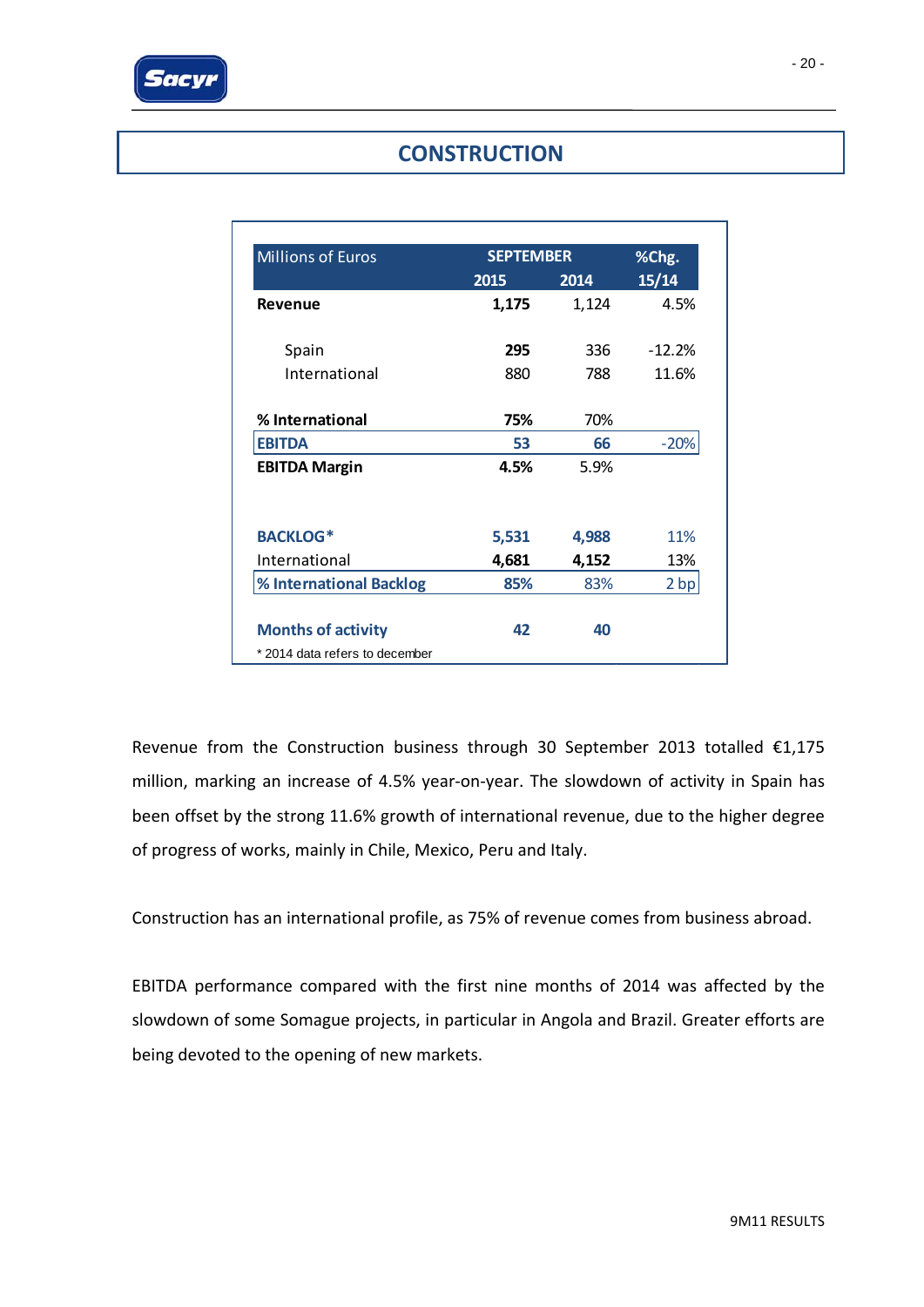

### **CONTRACTING AND BACKLOG**

The construction backlog stood at €5,531 million at 30 September 2015, up 11% from December 2014, thanks to international contract wins. The backlog covers 42 months of operations at current turnover rates, which shows the backlog's high replacement capacity.

In 3Q15, Sacyr has won two major international contracts, among others:

- o The construction project of the AVE platform of the Mediterranean Corridor, the Pulpí‐Cuevas de Almanzora section in Almería, for €33 million (100% Sacyr). It was awarded other projects in Spain worth a total of €46 million.
- o Sacyr won the design and construction contract of the QEZ‐1 (Qatar Economic Zone 1) urban development works in Ras Bufontas in Qatar worth €410 million (50% Sacyr: €205 million).

These are added to the works won in the early months of the year, including:

- o In Colombia, construction of the Pumarejo Bridge over the Magdalena River in Barranquilla with a budget of €220 million (70% Sacyr: €154 million), Corridor 5 motorways: Puerta de Hierro – Cruz del Vizo motorway for €113 million (100% Sacyr) and the Autopista al Mar 1 motorway for €476 million (37.5% Sacyr: €178 million) and the Pasto‐Rumichaca motorway for €537 million (60% Sacyr: €322 million).
- o In Northern Ireland, the largest construction project is currently under way, the second phase of the new Ulster University campus in Belfast worth €182 million (50% Sacyr: €91 million).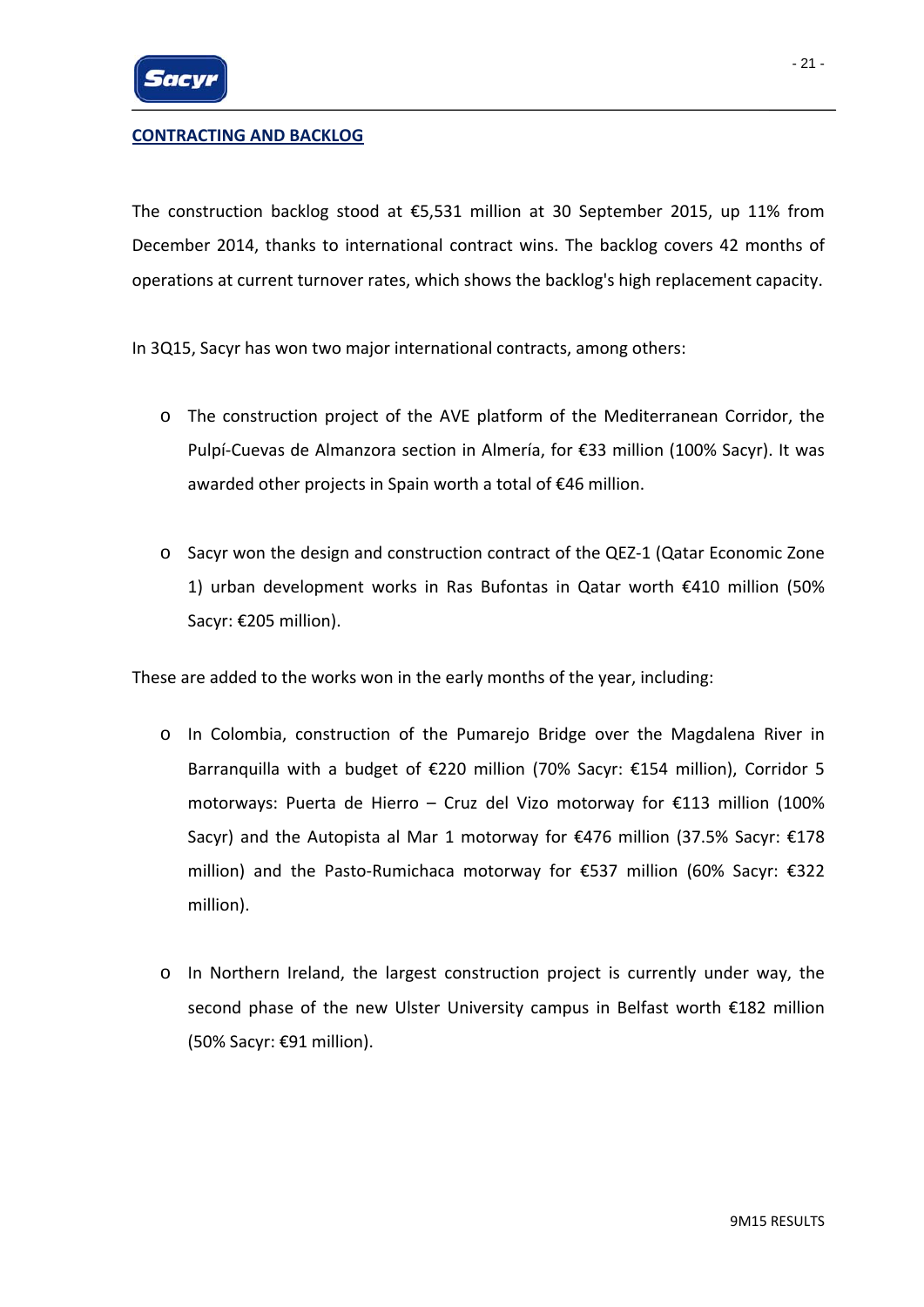

- o In Mexico, the contract to build the new regional hospital of Querétara for €42 million (80% Sacyr: €34 million).
- o In Chile, the €22 million (100% Sacyr) contract for the upgrade of the "Ruta 7" motorway in the Chaitén (Los Lagos) area and the €12 million (100% Sacyr) contract for the construction of an office building in Santiago, among other contract wins.

The international construction backlog represents 85% of the total backlog.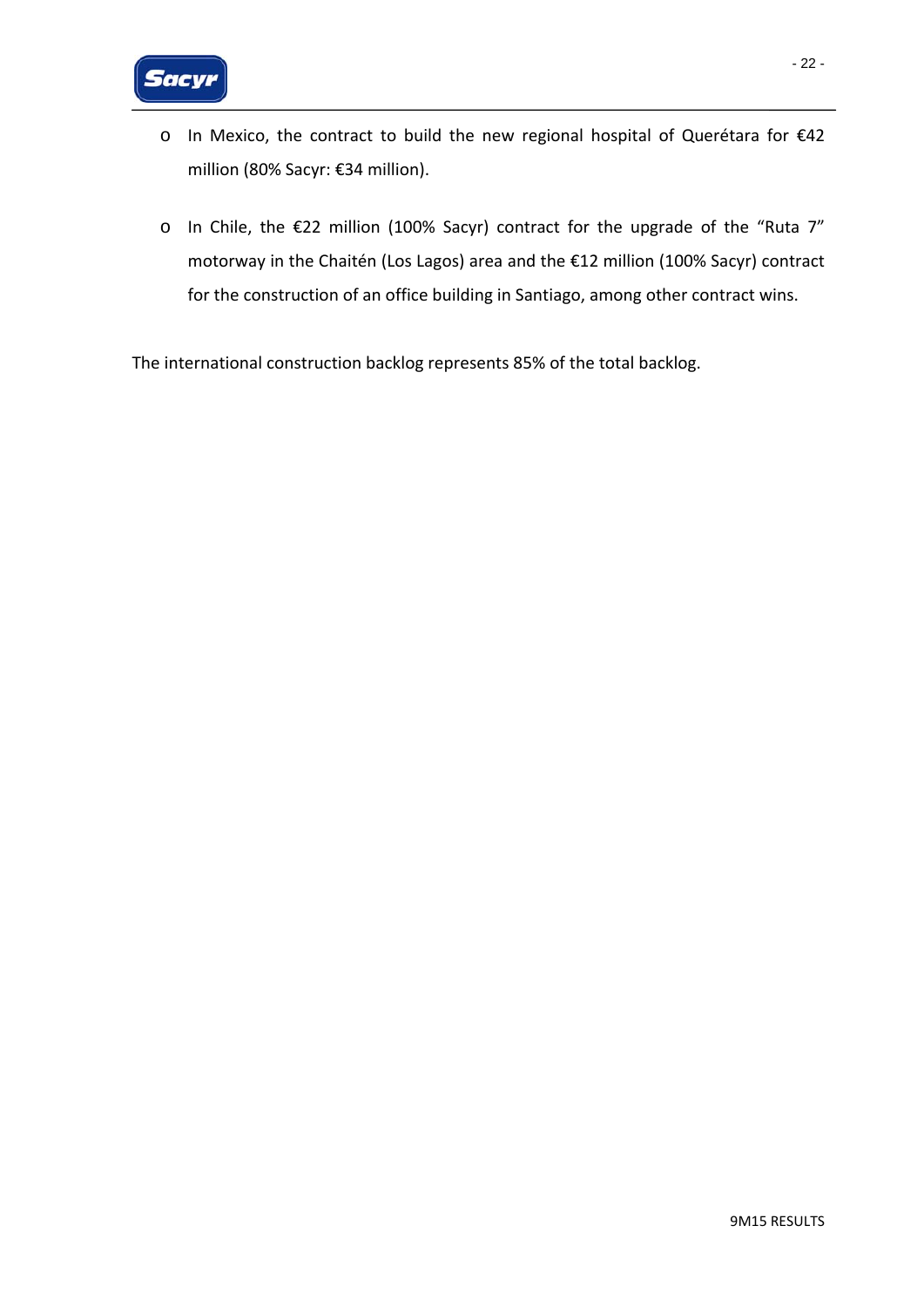# **SACYR CONCESIONES**

| (Thousands of euros)            | <b>SEPTEMBER</b> |         | % Chg.   | % Chg.**  |  |
|---------------------------------|------------------|---------|----------|-----------|--|
|                                 | 2015             | 2014    | 15/14    | 15/14     |  |
| Revenue                         | 409,682          | 302,035 | 35.6%    | 8.1%      |  |
| Revenue from construction*      | 206,916          | 213.212 | $-3.0\%$ | $-3.0\%$  |  |
| <b>Revenue from concessions</b> | 202,766          | 88,823  | 128.3%   | 22.3%     |  |
| <b>EBITDA</b>                   | 143,379          | 58,995  | 143.0%   | 22.2%     |  |
| <b>EBIT</b>                     | 106.397          | 40.282  |          |           |  |
| Margen Ebitda                   | 70.7%            | 66.4%   | 4.3 pp   | $-0.1$ pp |  |

\*Includes construction by the concessions operator pursuant to IFRIC 12, excluding the effect of EBITDA, since revenue is the same as the construction business costs.

\*\*Restated (includes the effect of 8 concessions accounting by global method)

Sacyr Concesiones' revenue stood at €410 million at 30 September 2015, 36% higher year‐ on‐year due to:

- The change in the consolidation method (from equity to full consolidation) for eight concessions in Spain due to changes in company control, with an impact of €77 million on revenue.
- The 5,3% upturn in traffic on the Spanish concessions in operation.
- The start of operation of the Rutas del Desierto motorway toward the end of 2014.
- The progress made by concessions in Chile (Rutas del Desierto, Valles del Bio Bio and Rutas del Algarrobo).
- The income contributed by Convial de la Sierra, the concessionaire of the Autopista Longitudinal de la Sierra motorway in Peru.

The EBITDA generated amounted to  $£143$  million, and the gross margin of this activity reached 71% of turnover, an improvement on the margin of 66% in the same period of 2014. The impact on EBITDA of the concessions consolidated using the full method in 2015 amounted to €58 million.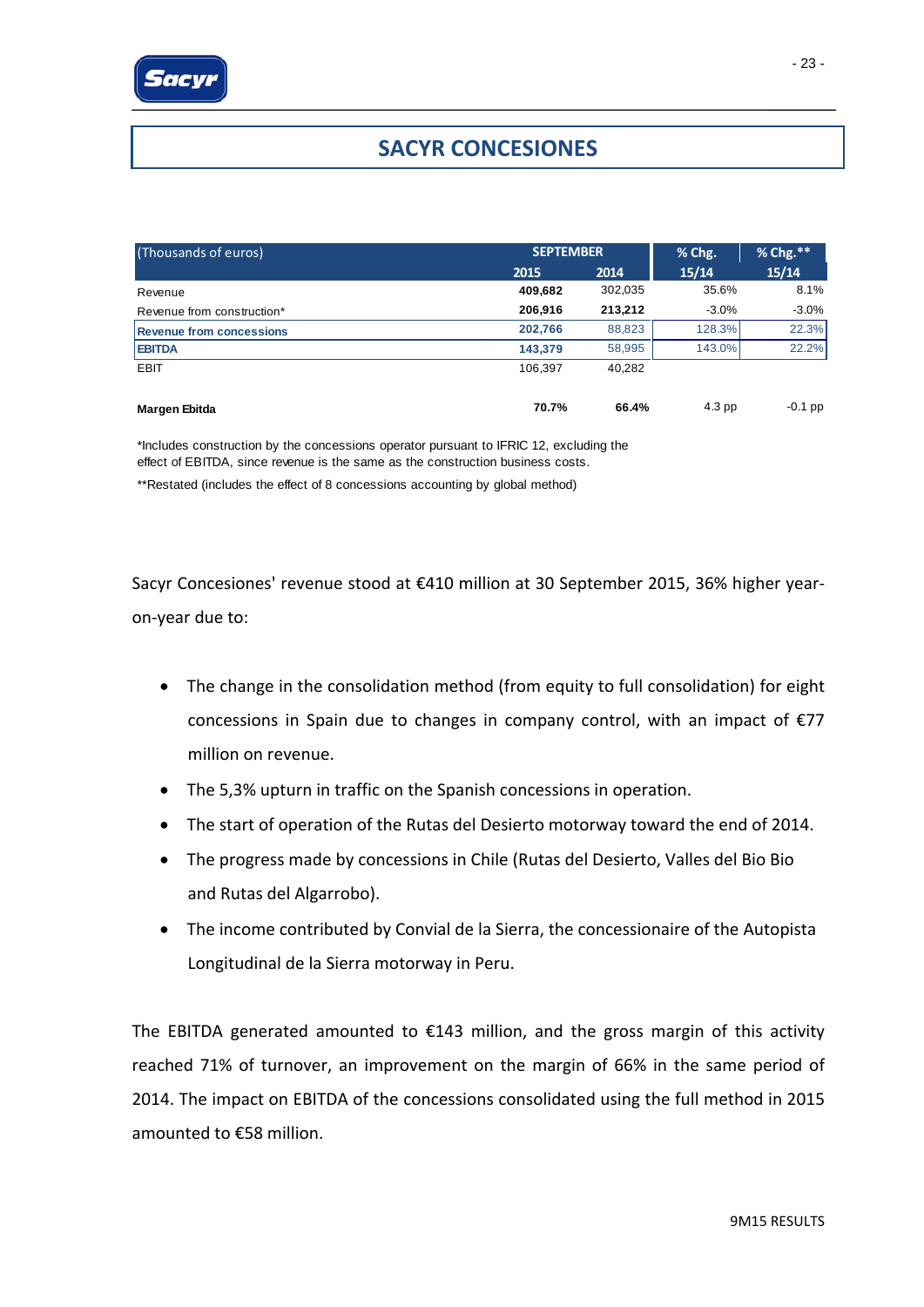

Growth of traffic in our concessions in Spain has consolidated, amounting to 5.3%. Especially noteworthy is the 25% growth of traffic on the Guadalmedina motorway in Malaga.

| Thousands of euros                          |                          | <b>REVENUE AS OF SEPTEMBER</b> |           | <b>ADT SEPTEMBER</b>     |             |                          |  |
|---------------------------------------------|--------------------------|--------------------------------|-----------|--------------------------|-------------|--------------------------|--|
|                                             | 2015                     | 2014                           | Chg. (%)  | 2015                     | 2014        | Chg. (%)                 |  |
| AUTOVÍA DEL TURIA                           | 8.811                    | $\overline{\phantom{a}}$       | 0.0%      | 36.511                   | 34.780      | 5.0%                     |  |
| AUTOVÍA NOROESTE C.A.R.M.                   | 6,231                    | $\blacksquare$                 | 0.0%      | 10,969                   | 10,396      | 5.5%                     |  |
| <b>VIASTUR</b>                              | 5,075                    | 4,917                          | 3.2%      | 22,036                   | 21,335      | 3.3%                     |  |
| PALMA MANACOR                               | 7,359                    | $\blacksquare$                 | 0.0%      | 22,389                   | 21,070      | 6.3%                     |  |
| AUTOVÍA DEL BARBANZA                        | 7.206                    | 5.635                          | 27.9%     | 13.165                   | 12.435      | 5.9%                     |  |
| AUTOVÍA DEL ERESMA                          | 4,706                    | 4,441                          | 6.0%      | 7,285                    | 6,810       | 7.0%                     |  |
| AUTOVÍA DEL ARLANZÓN                        | 24,898                   | $\blacksquare$                 | 0.0%      | 20,780                   | 21,195      | $-2.0%$                  |  |
| <b>NEOPISTAS</b>                            | $\overline{\phantom{a}}$ | 1,172                          | $-100.0%$ |                          | $\mathbf 0$ | $\overline{a}$           |  |
| INTERCAMBIADOR DE MONCLOA                   | 9,645                    | $\overline{a}$                 | 0.0%      |                          | $\mathbf 0$ |                          |  |
| INTERCAMBIADOR DE PLAZA ELÍPTICA            | 4,829                    | $\blacksquare$                 | 0.0%      |                          | $\mathbf 0$ | $\blacksquare$           |  |
| AUTOPISTA DE GUADALMEDINA                   | 9,901                    | 8,104                          | 22.2%     | 10,322                   | 8,245       | 25.2%                    |  |
| HOSPITAL DE PARLA                           | 9,588                    | 2,218                          | 332.2%    |                          | $\mathbf 0$ | $\overline{a}$           |  |
| <b>HOSPITAL DE COSLADA</b>                  | 10,275                   | 2,402                          | 327.8%    |                          | $\mathbf 0$ | $\overline{a}$           |  |
| <b>SPAIN</b>                                | 108,524                  | 28,890                         | 275.6%    | 143,457                  | 136,266     | 5.3%                     |  |
| N6 CONCESSION LTD                           |                          |                                |           | 10,355                   | 9,661       | 7.2%                     |  |
| <b>IRELAND</b>                              | $\mathbf{0}$             | $\mathbf{0}$                   | 0.0%      | 10,355                   | 9,661       | 7.2%                     |  |
| <b>HOSPITAL BRAGA</b>                       | 7,111                    | 6,523                          | 9.0%      | $\mathbf 0$              | $\mathbf 0$ |                          |  |
| HOSPITAL DE VILA FRANCA                     | 6,758                    | 9,896                          | $-31.7%$  | $\mathbf 0$              | $\mathbf 0$ |                          |  |
| PARQUE DO NOVO HOSPITAL                     | 607                      | 610                            | $-0.5%$   | $\mathbf 0$              | $\mathbf 0$ |                          |  |
| SOMAGUE CONCESSOES - PORTUGAL               | 71                       | 71                             | 0.0%      | $\mathbf 0$              | $\mathbf 0$ |                          |  |
| <b>ESCALA PARQUE</b>                        | 1,363                    | 1,284                          | 6.1%      | $\Omega$                 | $\mathbf 0$ |                          |  |
| <b>PORTUGAL</b>                             | 15,910                   | 18,384                         | $-13.5%$  | $\overline{\phantom{a}}$ | ٠           | ٠                        |  |
| RUTAS DEL DESIERTO - ACCESOS A IQUIQE       | 11.894                   | 5.440                          | 118.7%    | $\mathbf 0$              | $\mathbf 0$ |                          |  |
| RUTAS DEL DESIERTO (ruta 1)                 |                          |                                |           | 5.619                    | $\mathbf 0$ |                          |  |
| RUTAS DEL DESIERTO (ruta 16)                |                          |                                |           | 6,819                    | $\mathbf 0$ |                          |  |
| VALLES DEL BIO BIO - CONCEPCIÓN CABRERO     | 14,187                   | 6,823                          | 107.9%    | $\mathbf 0$              | $\mathbf 0$ |                          |  |
| VALLES DEL DESIERTO - VALLENAR CALDERA      | 18,648                   | 18,010                         | 3.5%      | 4,853                    | 4,878       | $-0.5%$                  |  |
| RUTA 43 - LIMARI                            | 842                      | 650                            | 29.6%     | 0                        | 0           |                          |  |
| <b>HOSPITAL ANTOFAGASTA</b>                 | 3,750                    | 363                            | 934.3%    | $\mathbf 0$              | $\mathbf 0$ |                          |  |
| SERENA VALLENAR - RUTAS DEL ALGARROBO       | 16,017                   | 5,816                          | 175.4%    | 3,750                    | $\mathbf 0$ | $\overline{\phantom{a}}$ |  |
| <b>CHILE</b>                                | 65,340                   | 37,101                         | 76.1%     | 21,040                   | 4,878       | n.s.                     |  |
| CONVIAL SIERRA NORTE                        | 9,340                    | 274                            | n.s.      | $\mathbf 0$              | $\mathbf 0$ |                          |  |
| <b>PERU</b>                                 | 9,340                    | 274                            | n.s.      | ÷                        | ÷           | ٠                        |  |
| <b>COLOMBIA</b>                             | 19                       | $\mathbf{0}$                   | ÷.        | $\sim$                   | ٠           | ٠                        |  |
| <b>HOLDING AND OTHERS</b>                   | 3,635                    | 4,175                          |           |                          |             |                          |  |
| <b>TOTAL</b> (without construction revenue) | 202,767                  | 88,823                         | 128.3%    | 174,852                  | 150,805     | 15.9%                    |  |
| CONSTRUCTION REVENUE                        | 206,915                  | 213,212                        | $-3.0%$   |                          |             |                          |  |
| <b>TOTAL</b>                                | 409,682                  | 302,035                        | 35.6%     |                          |             |                          |  |

At 30 September 2015, Sacyr Concesiones had interests in 35 concessions in seven countries, of which 23 are currently in operation and twelve are under construction. Of the 35 concessions, 24 are motorway and road concessions in the EU and America (11 in Spain, six in Chile, three in Colombia, one in Italy, one in Portugal, one in Ireland and one in Peru) and the remaining 11 are other types of concessions (seven hospitals, two transport hubs, a metro line and an airport).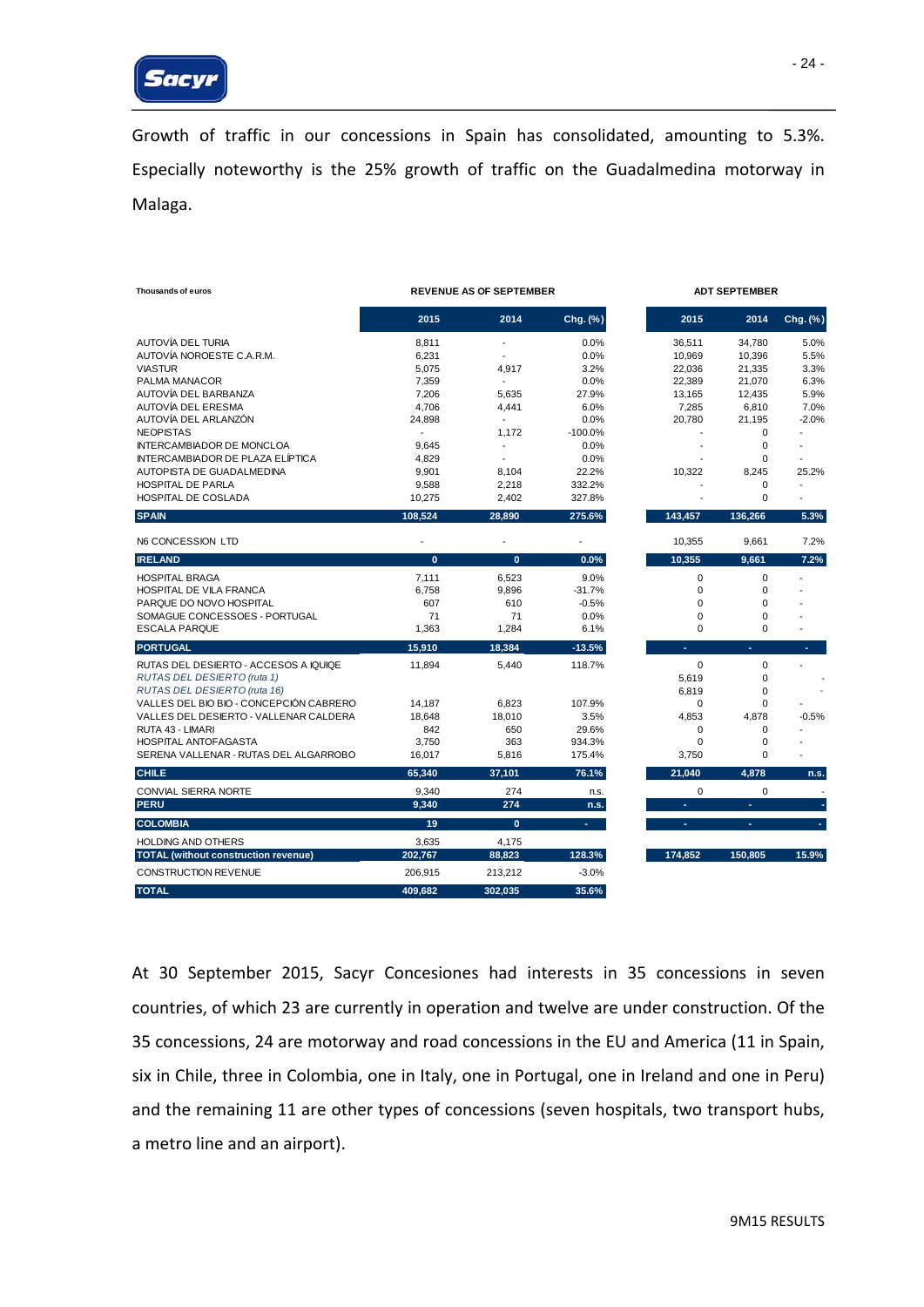

The assets are in their first years of operation, and have a huge scope for generating value in the future. The average remaining life of the concessions is over 25 years.

#### **CONTRACTING AND BACKLOG**

As at 30 September 2015, the company won three major projects in Colombia as part of the government's 4G infrastructure programme, namely:

- o The upgrade, improvement and operation of the 202km‐long Corridor 5 for 25 years, with an investment of roughly \$275 million.
- o The construction and management of the 176km‐long Mar 1 motorway for 25 years, with estimated investment of \$1,000 million. The motorway is in Antioquia, close to Corridor 5.
- o The construction and operation of its third concession in Colombia, the 80‐km‐long Rumichaca‐Pasto motorway which provides a connection with the border with Ecuador. Total investment in this project is around \$1,100 million.

Sacyr also won its first concession in Uruguay after the reporting date: The 179 km‐long Corredor Vial 21 and 24 in a 24‐year concession, and a total backlog of €315 million.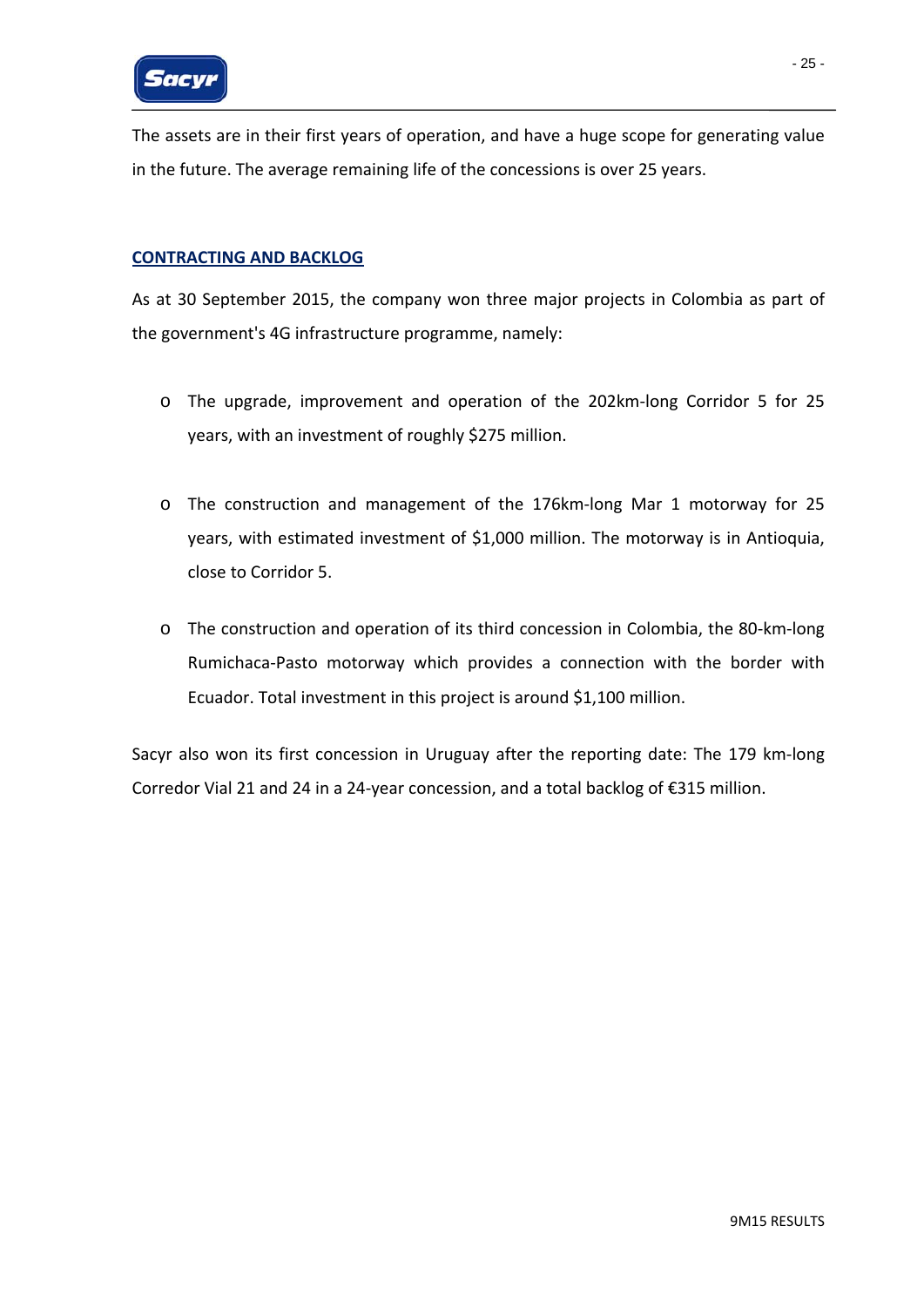

### **INDUSTRIAL**

| (Thousands of Euros) |         | <b>SEPTEMBER</b> |       |  |
|----------------------|---------|------------------|-------|--|
|                      | 2015    | 2014             | 15/14 |  |
| <b>Revenue</b>       | 189,777 | 131,168          | 45%   |  |
| -Energy              | 94,777  | 88,796           | 7%    |  |
| -EPC                 | 95,000  | 42,372           | 124%  |  |
| <b>EBITDA</b>        | 12,299  | 5,842            | 111%  |  |
| <b>EBITDA Margin</b> | 6.5%    | 4.5%             |       |  |
| <b>BACKLOG*</b>      | 2,449   | 2,418            | 1%    |  |
| - National           | 2,071   | 2,176            | -5%   |  |
| - International      | 378     | 242              | 56%   |  |

The revenue for Sacyr Industrial in the first nine months of 2015 amounted to €190 million, up 45% on the previous year thanks to new EPC contract wins in electricity infrastructure (Mexico, Peru, Scotland) and in oil and gas (Cartagena regasification plant in Colombia, the Oruro plant in Bolivia and the middle distillate block at the Pampilla refinery in Peru).

Similarly, EBITDA to 30 September 2015 increased to €12 million, vs. €5.8 million in 2014, leaving a margin of 6.5%. In the first nine months of 2015, the company's power plants benefited from higher electricity pool and gas prices.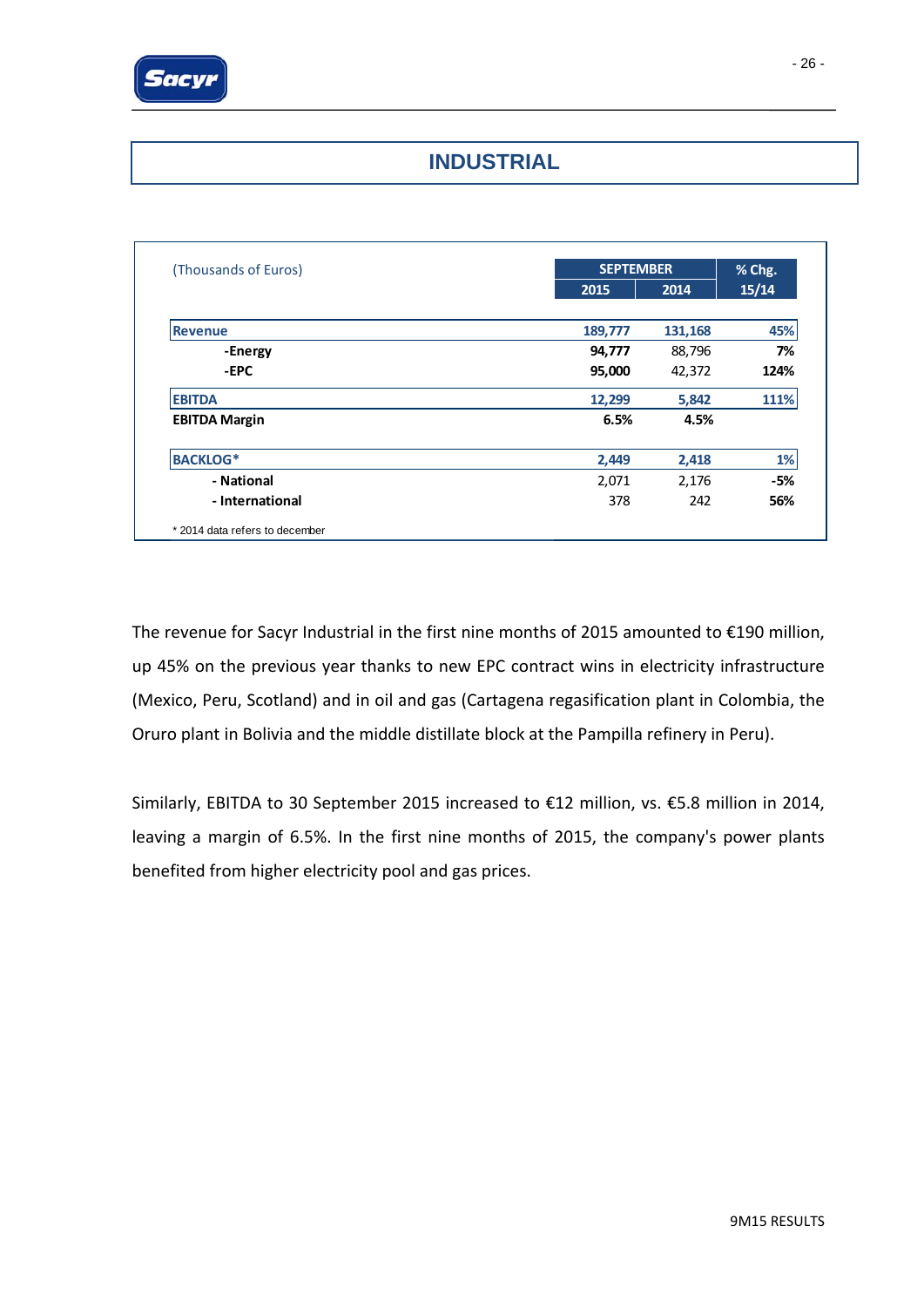### **SACYR FLUOR**

Sacyr Industrial is one of the group's core businesses. It is engaged in intense commercial activity with a view to penetrating new markets, especially Latin America (Mexico, Colombia, Peru, Bolivia, Chile) and the Middle East (Oman)

As part of this global strategy of commitment to its industrial activity, in July 2015 the Sacyr Group acquired 50% of Fluor S.A., the Spanish subsidiary of engineering multinational, Fluor Corporation. The new company, Sacyr Fluor, will provide engineering services and manage "EPC" projects (Engineering, Procurement and Construction) in the oil and gas sector and the onshore petrochemical industry in Spain, Southern Europe, North Africa and some Latin American countries.

### **SACYR NERVIÓN**

In October 2015 (subsequent to the quarter close), Sacyr Industrial and Nervión Industries, Engineering and Services, S.L. created a partnership with a 50% share each, the company Sacyr Nervión. The new company will operate in projects related to the following: •Comprehensive repair services of all manner of storage tanks, anywhere in the world. •All types of maintenance services of refineries or other productive facilities in the oil & gas sector and other selective maintenance and assembly projects of industrial works.

### **CONTRACTING AND BACKLOG**

The growth of the industrial backlog was due to international activity. In the third quarter, Sacyr Industrial won in Panama the new project of operation and maintenance services for the Empresa de Distribución Metro Oeste (EDEMET) worth €20 million.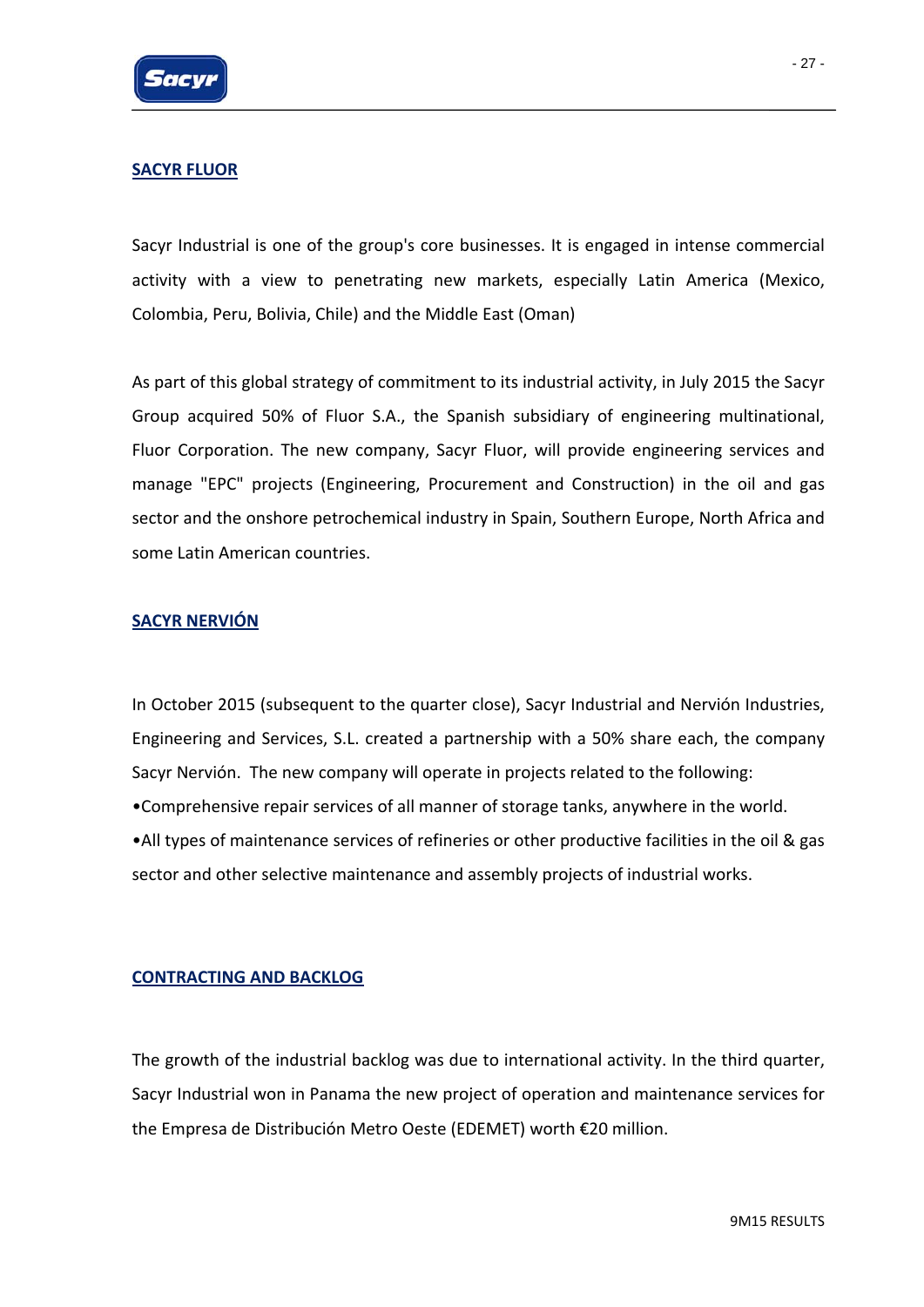

This contract is in addition to other contracts won in 2015, including:

- o A €156 million contract to adapt the Pampilla refinery in Peru to new fuel specifications.
- o A €12 million contract for work on substations and the 4th phase Eastern transmission lines in Mexico for the Federal Electricity Commission (CFE).
- o In Spain a major contract was also secured for the installation of geothermal systems at the Hotel Santa Marta, Mercado del Val, worth a total of €1.5 million.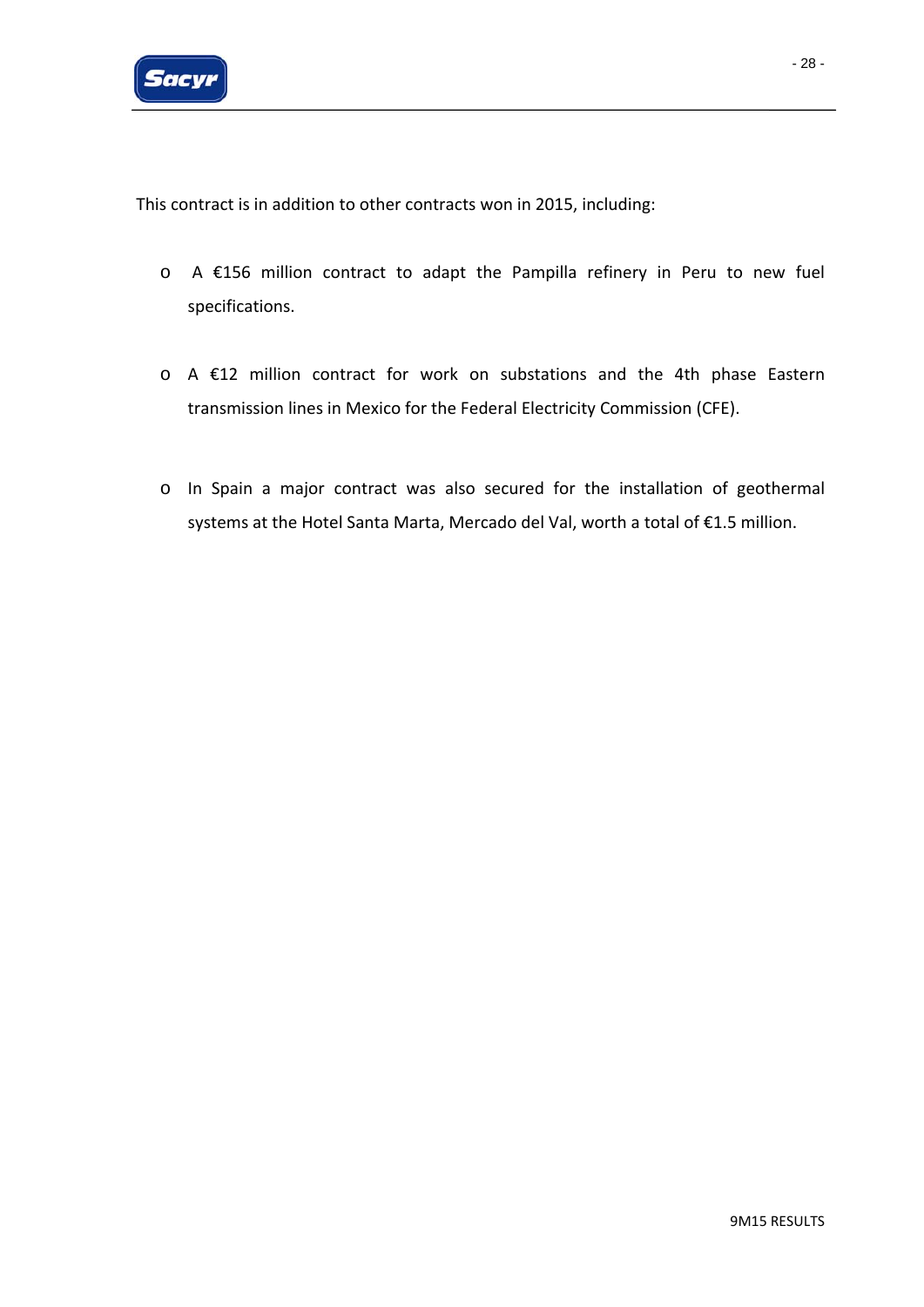

Valoriza's revenue through 30 September 2015 amounted to €567 million, This growth amounts to an increase of 5.3% year-on-year, thanks to the increases in the Environment (5.7%) and Multiservices (8.9%) businesses. The contraction of revenue in the Water business was due mainly to the disposal in June 2014 of the water assets in Portugal (which therefore contributed revenue in the first half of 2014, but not in the first half of this year). Excluding the impact of the disposal of the water assets in Portugal, revenue would have increased by 7.7%.

| (Thousands of Euros)  |         | <b>SEPTEMBER</b> |         | % Chg.   | % Chg.* |
|-----------------------|---------|------------------|---------|----------|---------|
|                       | 2015    | 2014             | 2014*   | 15/14    | 15/14   |
| <b>REVENUE</b>        | 566,842 | 538,454          | 526,104 | 5.3%     | 7.7%    |
| Environment           | 232,905 | 220,410          | 220,410 | 5.7%     | 5.7%    |
| <b>Multi-Services</b> | 224,180 | 205,896          | 205,896 | 8.9%     | 8.9%    |
| Water                 | 107,739 | 112,098          | 99,798  | $-3.9%$  | 8.0%    |
| Central               | 2,018   | 50               |         |          |         |
| <b>EBITDA</b>         | 50,333  | 47,186           | 43,886  | 6.7%     | 14.7%   |
| Environment           | 29,862  | 23,924           | 23,924  | 24.8%    | 24.8%   |
| <b>Multi-Services</b> | 10,967  | 9,437            | 9,437   | 16.2%    | 16.2%   |
| Water                 | 7,659   | 12,592           | 9,292   | $-39.2%$ | -17.6%  |
| Central               | 1,845   | 1,233            | 1,233   | 49.6%    | 49.6%   |
| <b>EBITDA Margin</b>  | 8.9%    | 8.8%             | 8.3%    |          |         |

EBITDA for Valoriza totalled €50 million. This represents a 7% year‐on‐year increase, extending the trend reversal begun in the first two quarters of the year with a recovery in margins. Excluding the impact of the disposal of the water assets in Portugal, EBITDA would have increased by 15%. The EBITDA margin widened to 8.9%.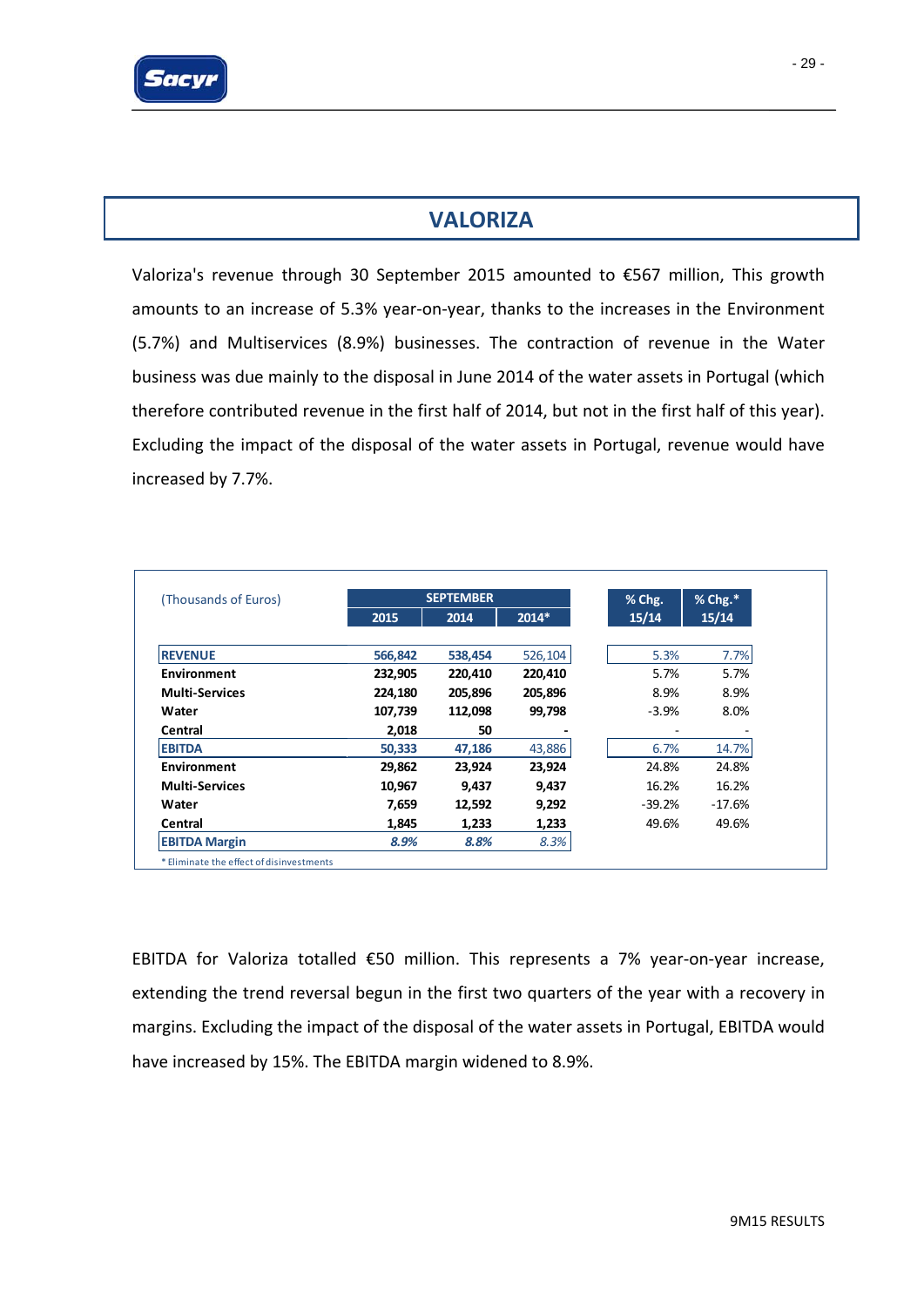

### **CONTRACTING AND BACKLOG**

Valoriza's backlog stood at €6,052 million, of which 31% is accounted for by international business. Valoriza remains firmly committed to tendering activity in all its business areas both in Spain and abroad. Quarter highlights:

- o Winning of the comprehensive road maintenance contracts for the Tudela and Tafalla (Navarra) maintenance centres for €14 million, with a term of 4 years.
- o Winning of a cleaning contract of the Carlos III University of Madrid, for a total amount of  $€6$  million, with a term of 2 years.

These contracts are added to those won in the early months of the year, including:

- o Management of the street cleaning and waste collection service in the city of Guadalajara, for a period of 15 years and for €71 million.
- o Management of the street cleaning, waste collection and containers service in Concejo de Poio (Pontevedra) for €11 million and with a concession term of 16 years.
- o Comprehensive services of the Moncloa transport hub in Madrid for €8 million and a concession of 5 years.
- o The comprehensive management of the senior citizen's home and day centre in Benidorm (Alicante). It is worth €9 million, and with a term of 4 years for the concession.
- o The two‐year extension of the solid urban waste collection and cleaning contract for the city of Lérida worth €9 million.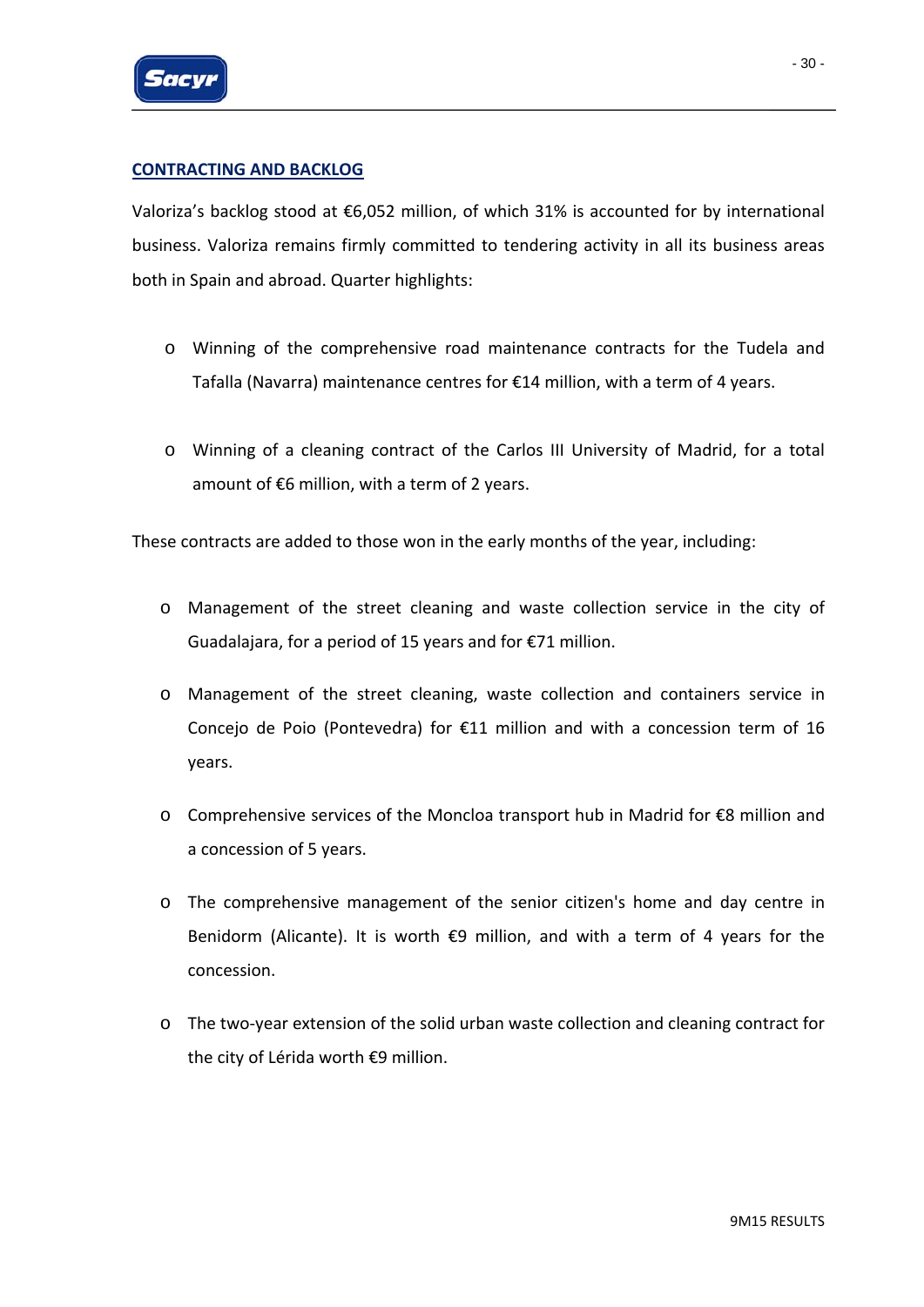

- o The €9 million contract with the Madrid region for maintenance of water mains, drinking water supply, wastewater treatment and remote control system and ornamental fountains.
- o The €9 million joint contract for the construction, design, upgrade and expansion and also the operation and maintenance of Formentera's seawater desalination plant (IDAM) and its adjacent facilities.

The contribution to revenue and the backlog by activity is as follows:



**REVENUE**



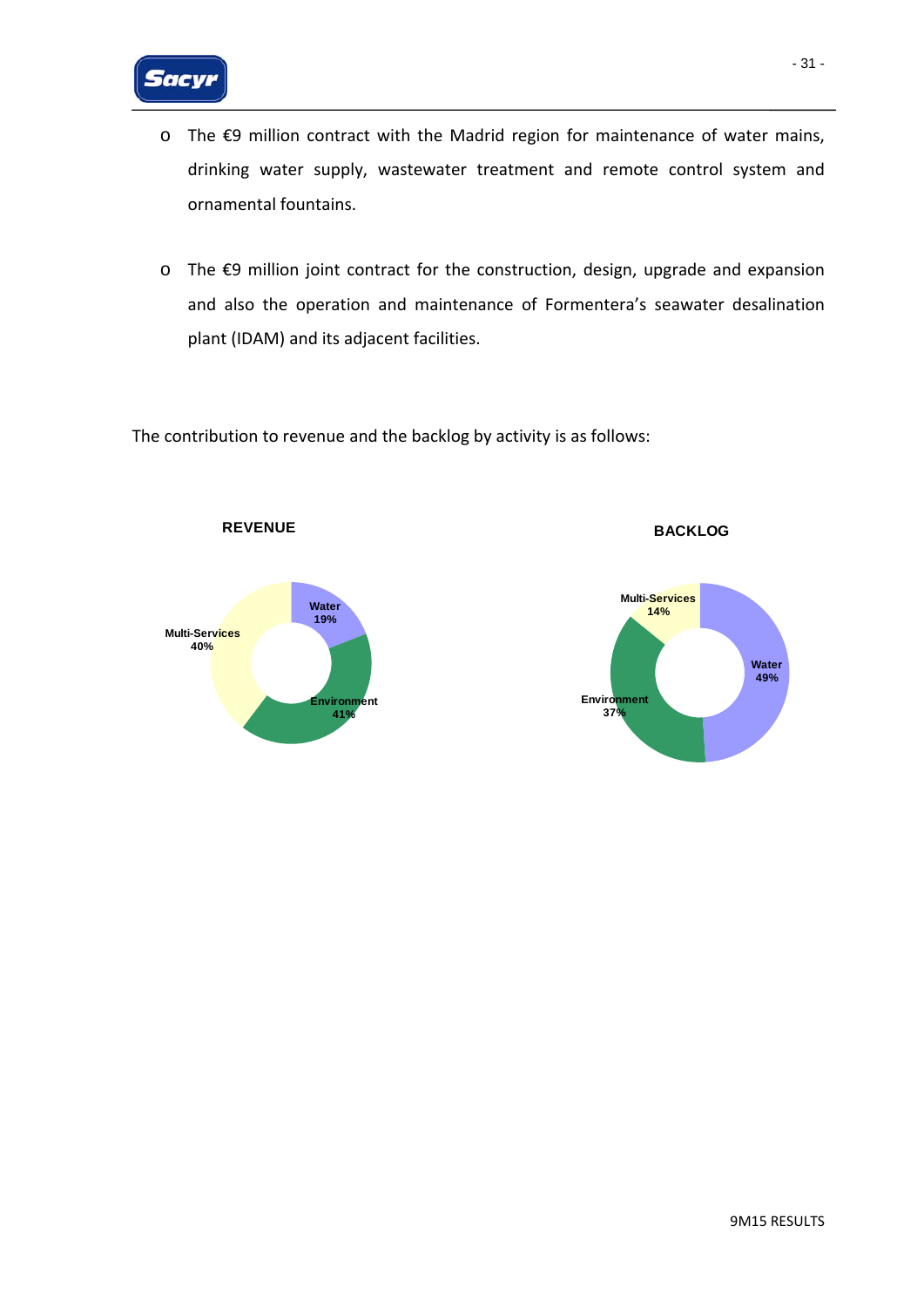# **VI. STOCK MARKET PERFORMANCE**

|                                                        | <b>SEPTEMBER</b> | % Chg     |           |
|--------------------------------------------------------|------------------|-----------|-----------|
| <b>SACYR</b>                                           | 2015             | 2014      | 15/14     |
| Market Price at closing (euros per share)              | 1.98             | 4.26      | $-53.68%$ |
| High share price                                       | 4.28             | 5.38      | $-20.46%$ |
| Low share price                                        | 1.90             | 3.06      | $-37.91%$ |
| Market Capitalization at closing (Thousands of euros)* | 1,021,926        | 2,206,326 | $-53.68%$ |
| Average Trading Volume (Thousands of euros)            | 4,513,506        | 5,854,001 | $-22.90%$ |
| Average Daily Trading Volume (Number of shares)        | 6,747,534        | 7,111,017 | $-5.11%$  |
| Liquidity (%)                                          | 100              | 100       |           |
| Number of shares (Thousands)                           | 517,431          | 502,212   | 3.03%     |
| <b>Share Nominal Value</b>                             | 1 EURO           | 1 EURO    |           |

\*Adjusted in 2014 pursuant to capital increase in July 2015 consisting of issue of bonus shares at a proportion 1 new share for 33 previously issued shares.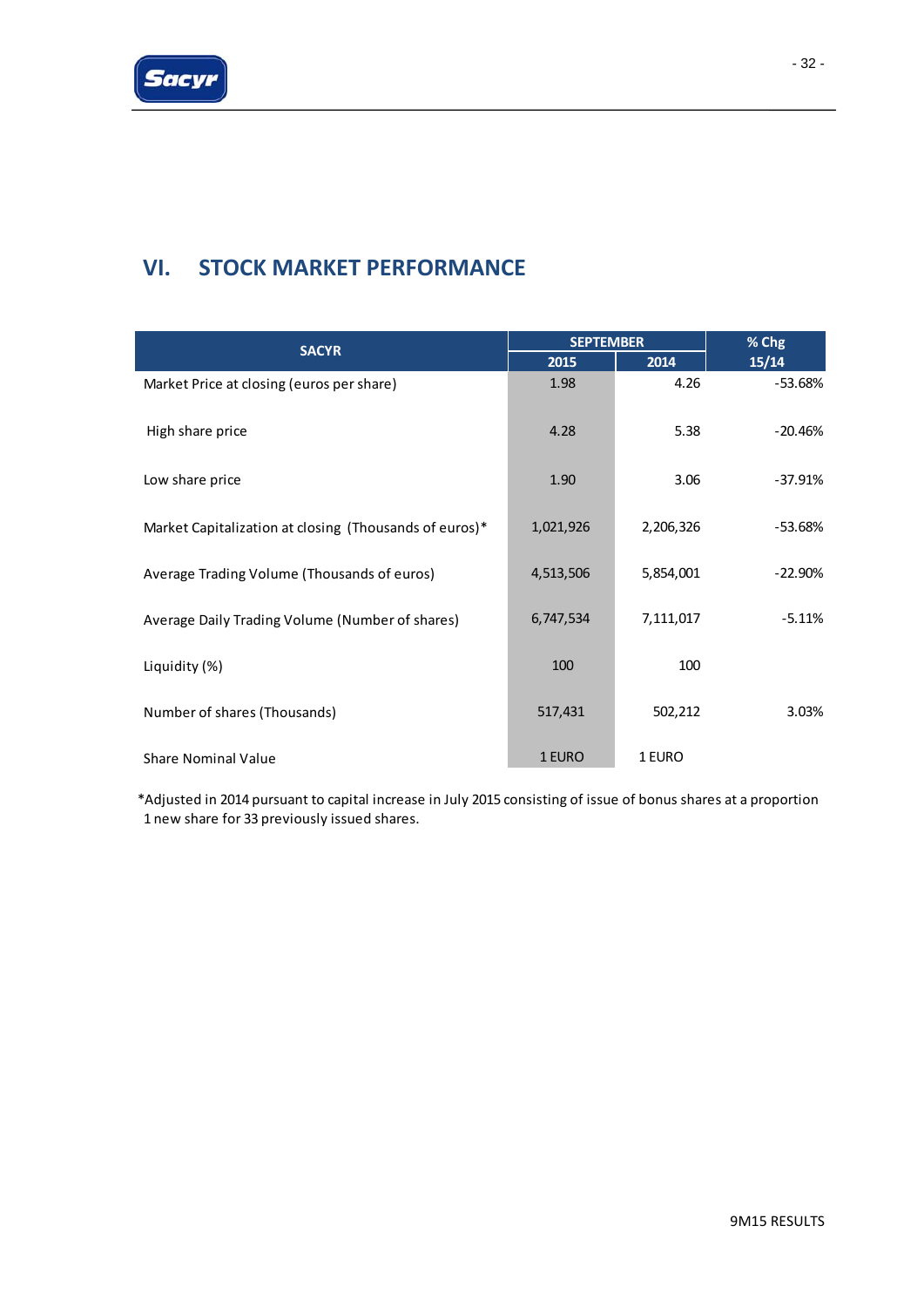# **VII. SHAREHOLDER STRUCTURE**

Significant shareholders in Sacyr, S.A. at 30 September 2015 were as follows:

| <b>SHAREHOLDER</b>                      | %Total |
|-----------------------------------------|--------|
| <b>D. Manuel Manrique Cecilia</b>       | 5.1%   |
| Cymofag, S.L.                           | 5.1%   |
| <b>DISA. Demetrio Carceller Arce</b>    | 12.1%  |
| D. José Manuel Loureda Mantiñán         | 7.8%   |
| Prilou, S.L.                            | 3.2%   |
| Prilomi, S.L.                           | 4.6%   |
| <b>Grupo Corporativo Fuertes, S.L</b>   | 5.8%   |
| <b>Beta Asociados, S.L.</b>             | 5.1%   |
| <b>Taube Hodson Stonex Partners LLP</b> | 4.6%   |
| Grupo Satocan, S.A.                     | 2.6%   |
| <b>TOTAL SIGNIFICANT SHAREHOLDINGS</b>  | 43.0%  |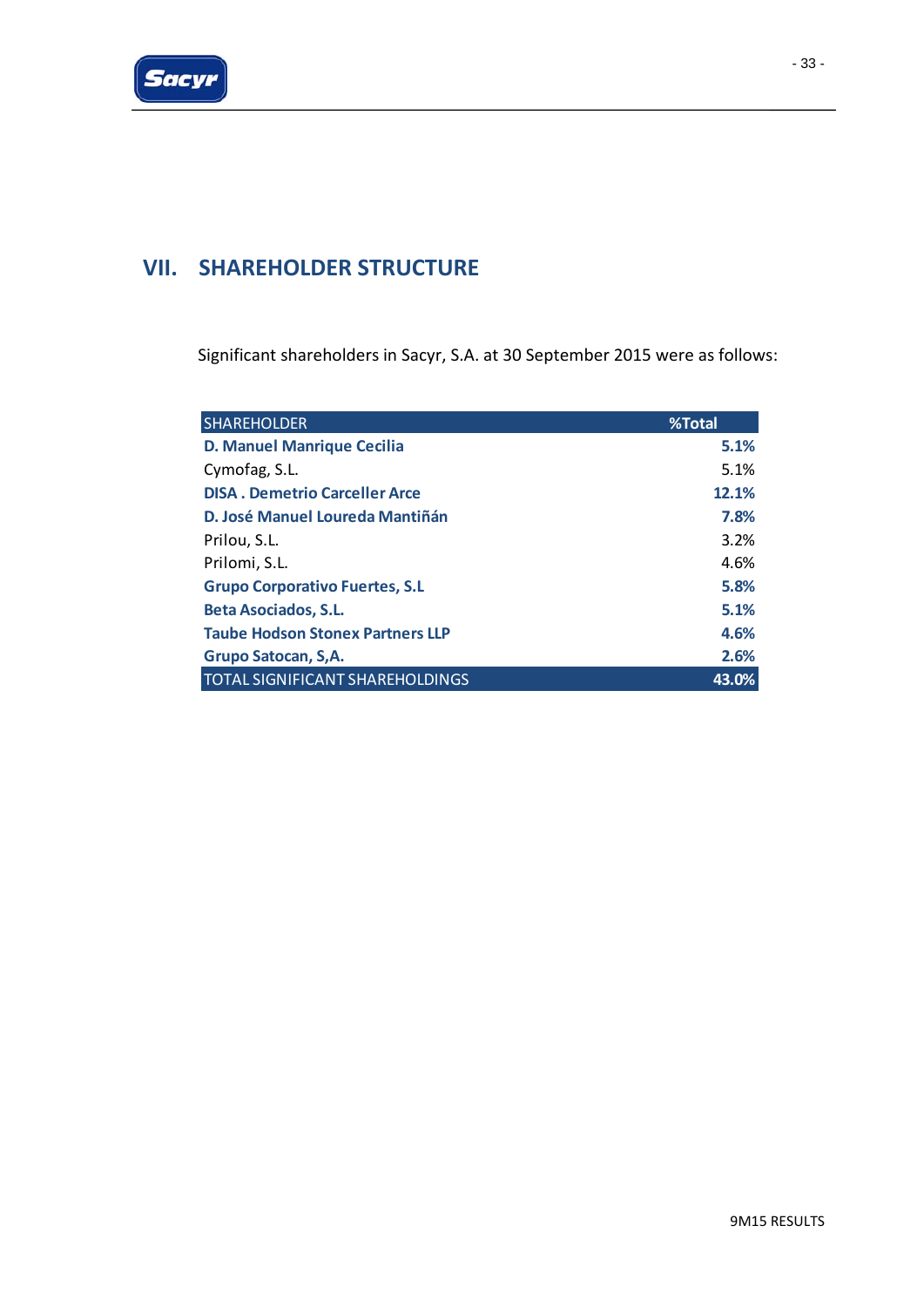

### **VIII. ACCOUNTING ISSUES**

a) As explained in previous quarters, as a result of changes to the corporate resolutions that delimit the control of certain concessions companies, these concessions were fully consolidated. The year 2014 has not been restated, as it is a change in consolidation scope that is not due to the application of IFRS 11. These companies and their impact on income at 30 September 2015 are as follows:

|                                                                               |                            | <b>REVENUE AT 30 SEPTEMBER</b> |          |        |  | <b>EBITDA AT 30 SEPTEMBER</b> |          |        |  |
|-------------------------------------------------------------------------------|----------------------------|--------------------------------|----------|--------|--|-------------------------------|----------|--------|--|
| Change in consolidation scope by<br>modification of the management agreements | $\frac{1}{2}$<br>Particip. | 2015                           | 2014     | Chg.   |  | 2015                          | 2014     | Chg.   |  |
| AUTOVÍA DEL TURIA                                                             | 51%                        | 8.811                          | 0        | 8.811  |  | 7.853                         | 0        | 7.853  |  |
| AUTOVÍA NOROESTE C.A.R.M.                                                     | 51%                        | 6.231                          | 0        | 6.231  |  | 5.079                         | 0        | 5.079  |  |
| PALMA MANACOR                                                                 | 40%                        | 7.359                          | $\Omega$ | 7.359  |  | 6.766                         | 0        | 6.766  |  |
| AUTOVÍA DEL ARLANZÓN                                                          | 50%                        | 24.898                         |          | 24.898 |  | 21.329                        | 0        | 21.329 |  |
| <b>INTERCAMBIADOR DE MONCLOA</b>                                              | 51%                        | 9.645                          | $\Omega$ | 9.645  |  | 7.942                         | $\Omega$ | 7.942  |  |
| INTERCAMBIADOR DE PLAZA ELÍPTICA                                              | 51%                        | 4.829                          | $\Omega$ | 4.829  |  | 3.449                         | 0        | 3.449  |  |
| <b>HOSPITAL DE PARLA Y COSLADA *</b>                                          | 51%                        | 19.863                         | 4.620    | 15,243 |  | 7.950                         | 1.984    | 5.966  |  |
| <b>TOTAL</b>                                                                  |                            | 81.636                         | 4.620    | 77.016 |  | 60,368                        | 1.984    | 58,384 |  |

\*In March 2014, 49% of the hospitals stake were sold and they started to be accounted by equity method. 2014 incomes include incomes until sale date.

There were also impacts on EBITDA, of €58 million, and on net financial debt, of €561 million.

b) The sale of a controlling percentage in Testa was recorded in the third quarter of 2015. Hence, Sacyr accounted for its 23% shareholding in Testa as a financial investment held for sale. The income statement records in "Income from discontinued activities" the net income from Testa from 1 January 2015 to 30 June 2015, as Testa is accounted as a discontinued operation in that period. The 2014 income statement has been adjusted so that both periods are comparable.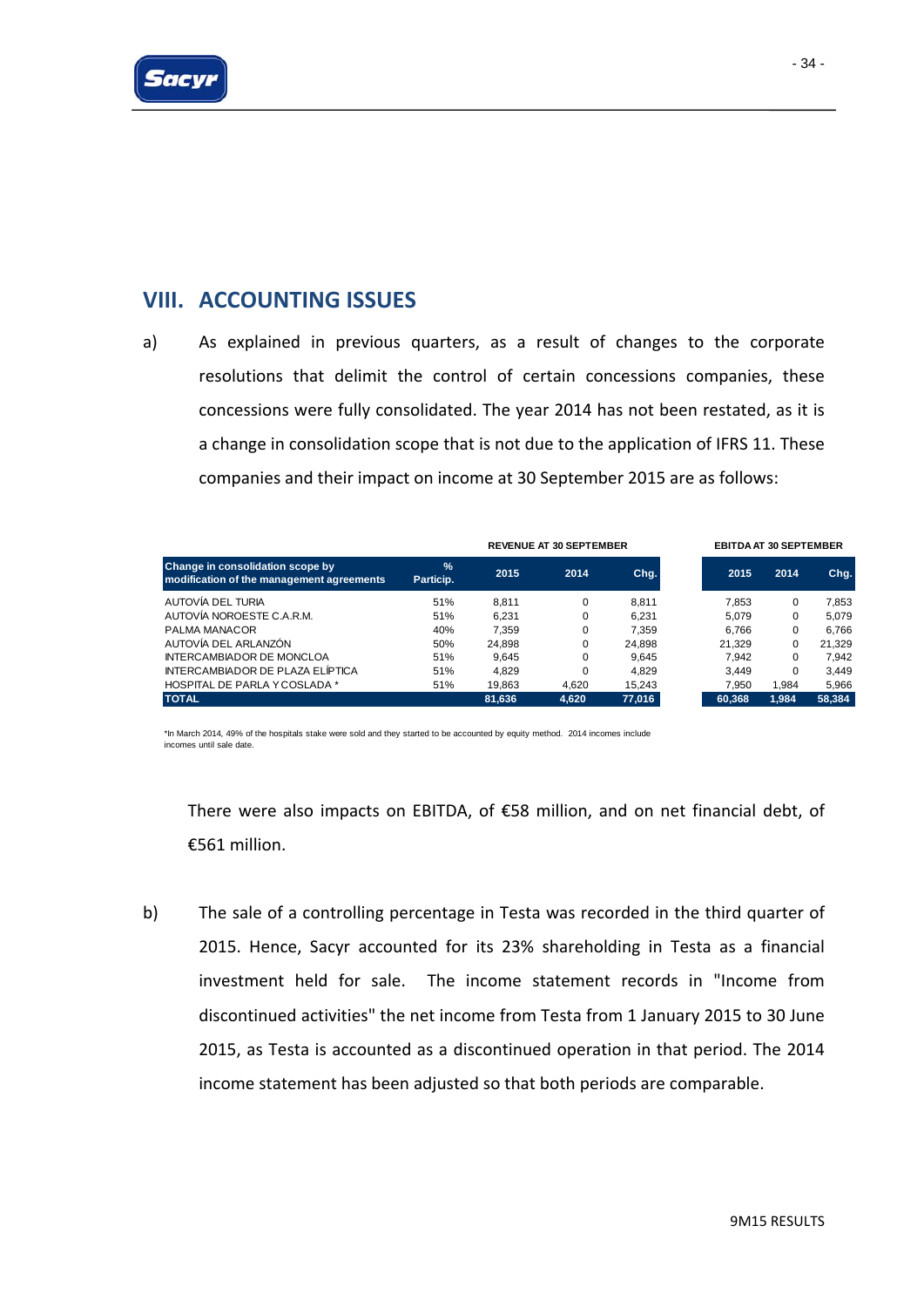

- 35 -

For more information, please contact:

**Department of Investor Relations**

**Tel: 91 545 50 00**

**ir@sacyr.com**

**Pº Castellana, 83‐85 28046 Madrid**